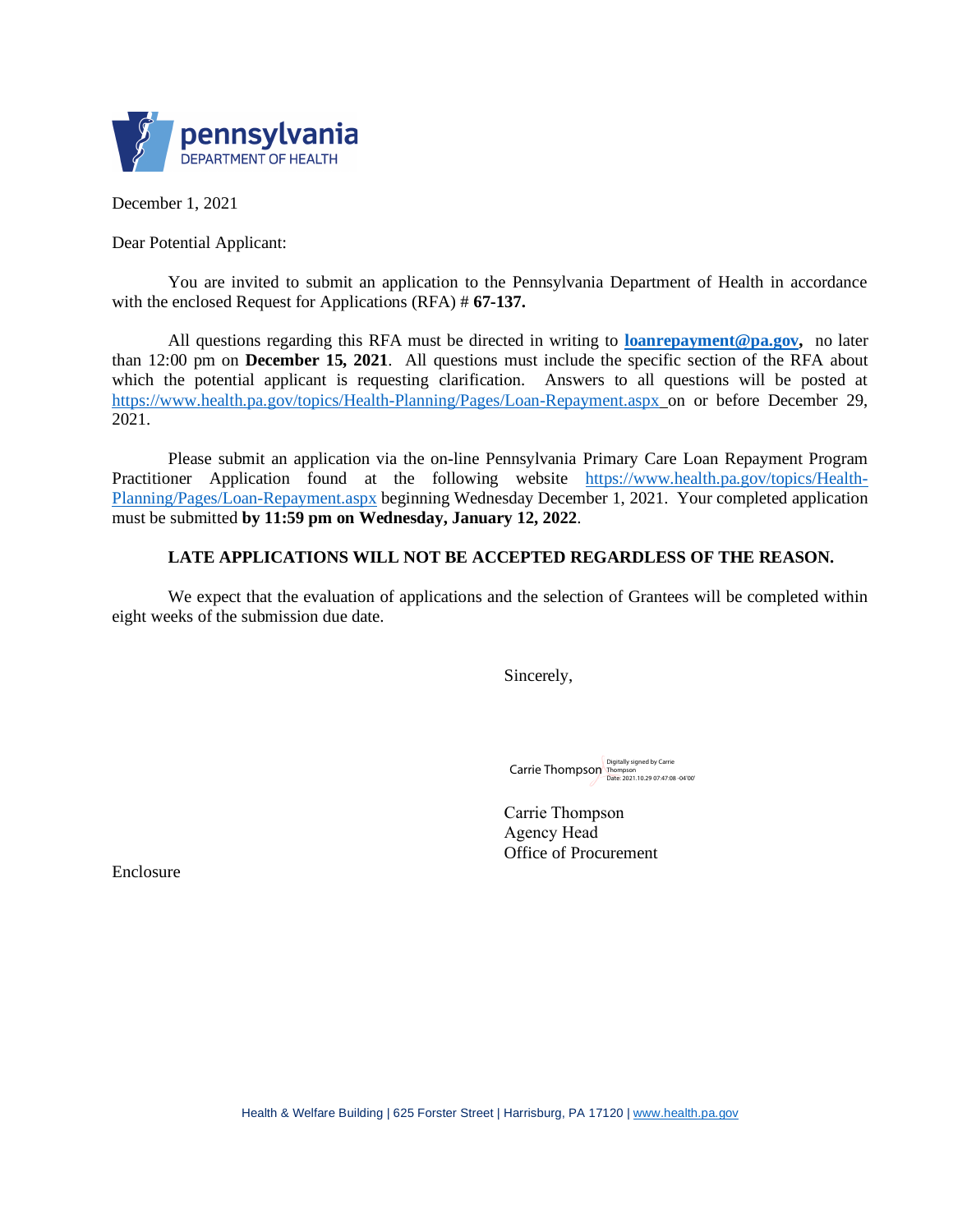# Request for Application

# Pennsylvania Primary Care Loan Repayment Program

RFA Number 67-137

Date of Issuance December 1, 2021

| <b>Issuing Office:</b> | Pennsylvania Department of Health  |  |
|------------------------|------------------------------------|--|
|                        | <b>Office of Procurement</b>       |  |
|                        | Email: RA-DHHEALTH_DEPT_DOC@pa.gov |  |

| RFA Project Officer: | Jacquelyn Condell                    |
|----------------------|--------------------------------------|
|                      | Loan Repayment Program Administrator |
|                      | Pennsylvania Department of Health    |
|                      | <b>Primary Care Office</b>           |
|                      | Email: <u>loanrepayment@pa.gov</u>   |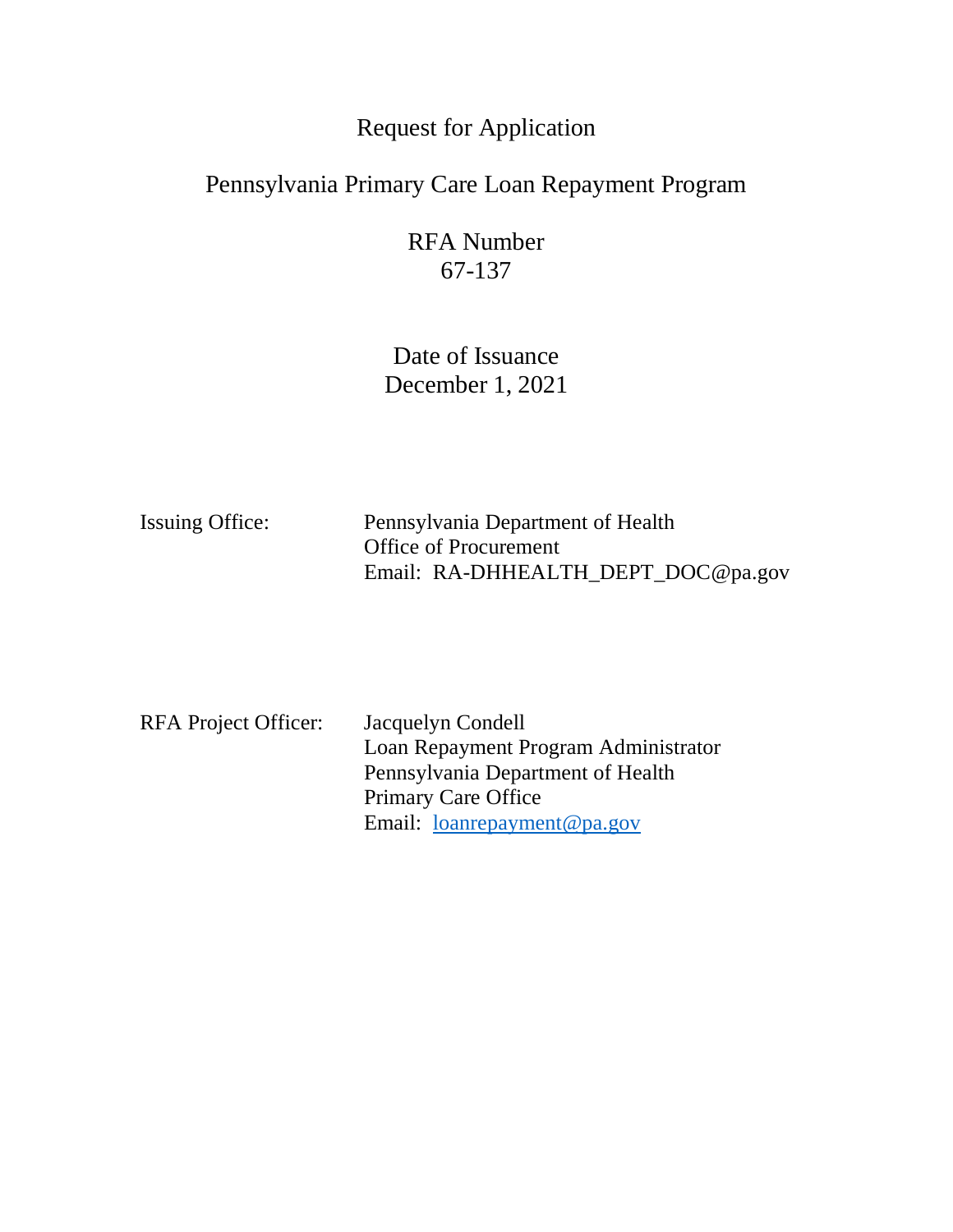## **Pennsylvania Primary Care Loan Repayment Program**

# **CONTENTS**

| a <sub>1</sub> |  |
|----------------|--|
| $\mathbf{b}$ . |  |
| C <sub>1</sub> |  |
|                |  |
| a.             |  |
| $\mathbf{b}$ . |  |
|                |  |
| a.             |  |
| $\mathbf{b}$ . |  |
|                |  |
|                |  |
| 2.             |  |
|                |  |
|                |  |

Any Grant resulting from this RFA will include certain standard terms and conditions, which will either be attached as paper appendices or incorporated by reference and may be found at http://www.health.pa.gov/vendors. These terms and conditions are listed below:

- Payment Provisions (Rev. 8/21)
- � Program Specific Provisions
- � Standard General Terms and Conditions (Rev. 2/21)
- � Audit Requirements (Rev. 8/18)
- � Commonwealth Travel and Subsistence Rates (Rev. 8/18)
- � Federal Lobbying Certification and Disclosure (Rev. 12/05)
- � Pro-Children Act of 1994 (Rev. 12/05)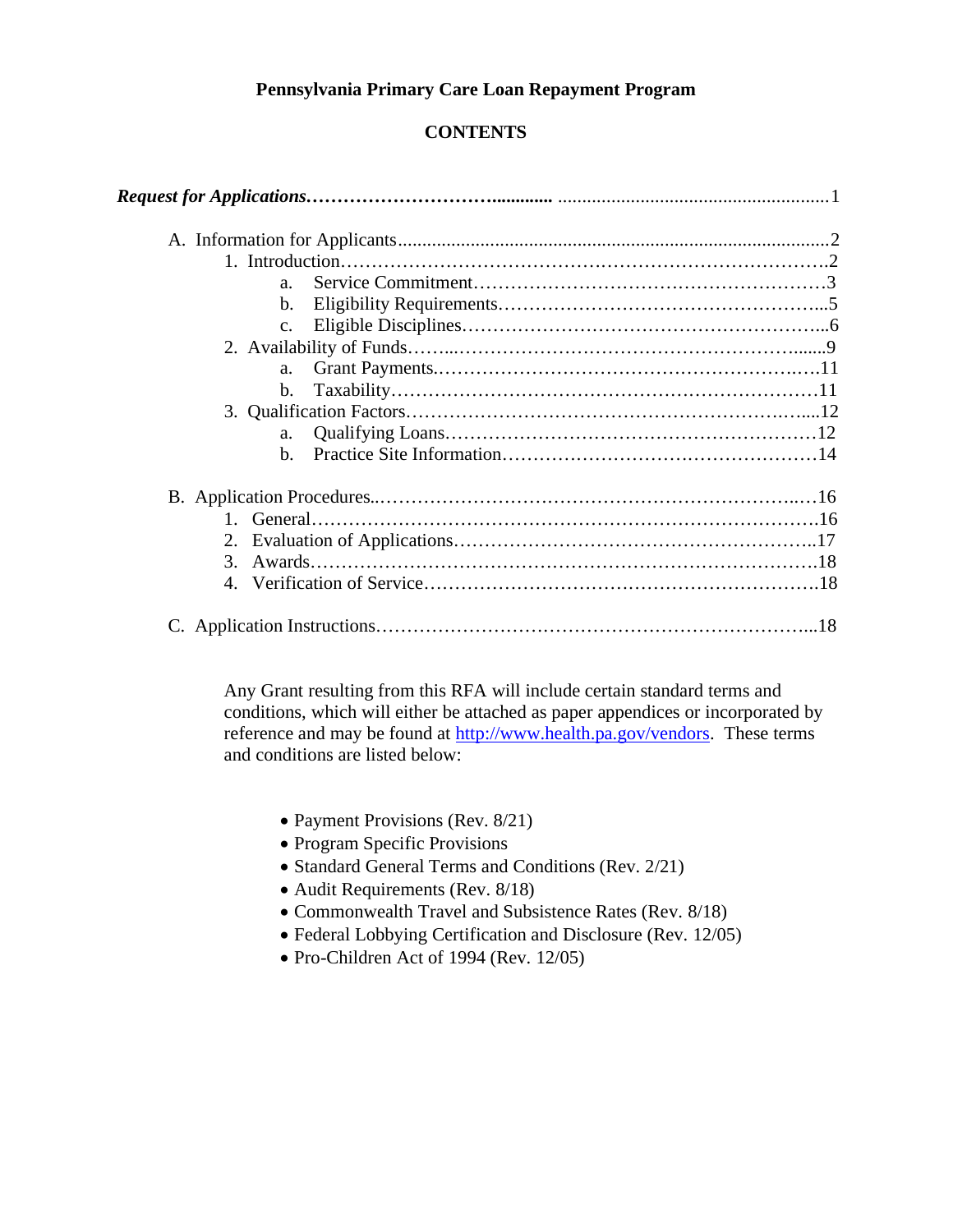# Request for Applications RFA 67-137

# **Pennsylvania Primary Care Loan Repayment Program**

Information for Practitioner Applicants, Application Procedures and Application Instructions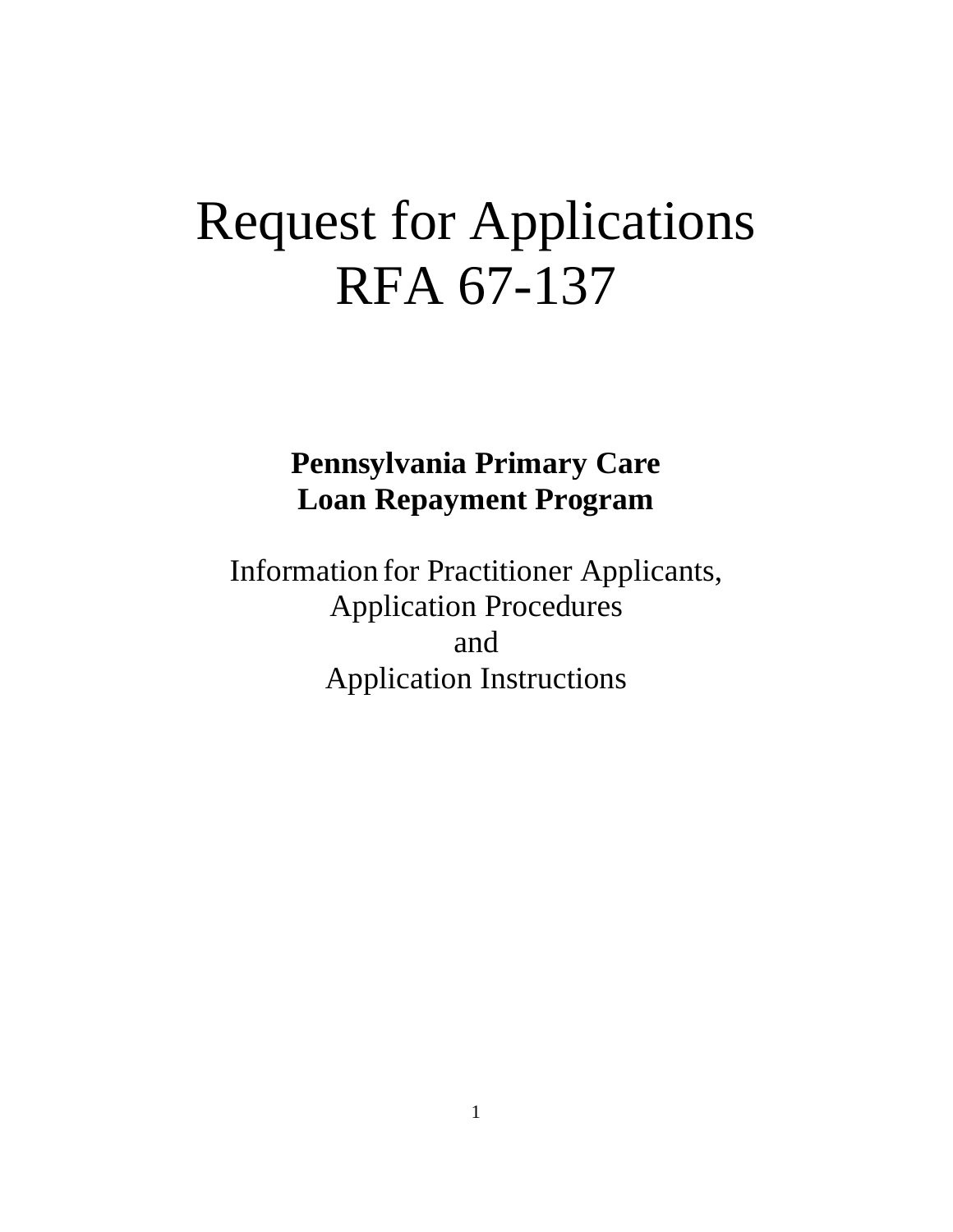# **A. Information for Applicants**

Act 113 of 1992 established the Primary Health Care Practitioner Program and charged the Pennsylvania Department of Health (Department) with the responsibility of developing a comprehensive program to support the supply and distribution of primary care practitioners. The Primary Health Care Practitioner Program provides funding to the Pennsylvania Primary Care Loan Repayment Program (LRP). Through the LRP, the Department provides loan repayment opportunities as an incentive to recruit and retain primary care practitioners willing to serve underserved Pennsylvania residents. A Federal Health Resources and Services Administration (HRSA) Grant to States for Loan Repayment provides additional funding to the LRP.

Please read the LRP Request for Applications (RFA) in its entirety before proceeding with an application. Applicants should have a complete understanding of the commitment to serve at an LRP-approved community-based primary care medical, dental, or behavioral health center (practice site) and the consequences of failing to fulfill that commitment prior to submitting an application.

# **1. Introduction**

The LRP is administered by the Department's Primary Care Office. The LRP is designed to assist community-based primary health care centers, located in or serving underserved populations, with recruiting and retaining practitioners by providing Grant funding to primary care practitioners employed at these centers to assist with repayment of their outstanding qualifying educational loans.

| <b>DISCIPLINE</b>                               | <b>SPECIALTY</b>          |
|-------------------------------------------------|---------------------------|
| Physicians                                      | <b>Family Medicine</b>    |
| <b>MDs</b>                                      | General Internal Medicine |
| <b>DOs</b>                                      | <b>General Pediatrics</b> |
|                                                 | Obstetrics/Gynecology     |
|                                                 | Geriatrics                |
|                                                 | Psychiatry                |
| Physician Assistants - Certified                | Adult Health              |
| <b>Certified Registered Nurse Practitioners</b> | <b>Family Health</b>      |
|                                                 | Pediatrics                |
|                                                 | Women's Health            |
|                                                 | Geriatrics                |
|                                                 | Psychiatric-Mental Health |

Only primary care practitioners licensed in the following disciplines and specialties may apply to the LRP: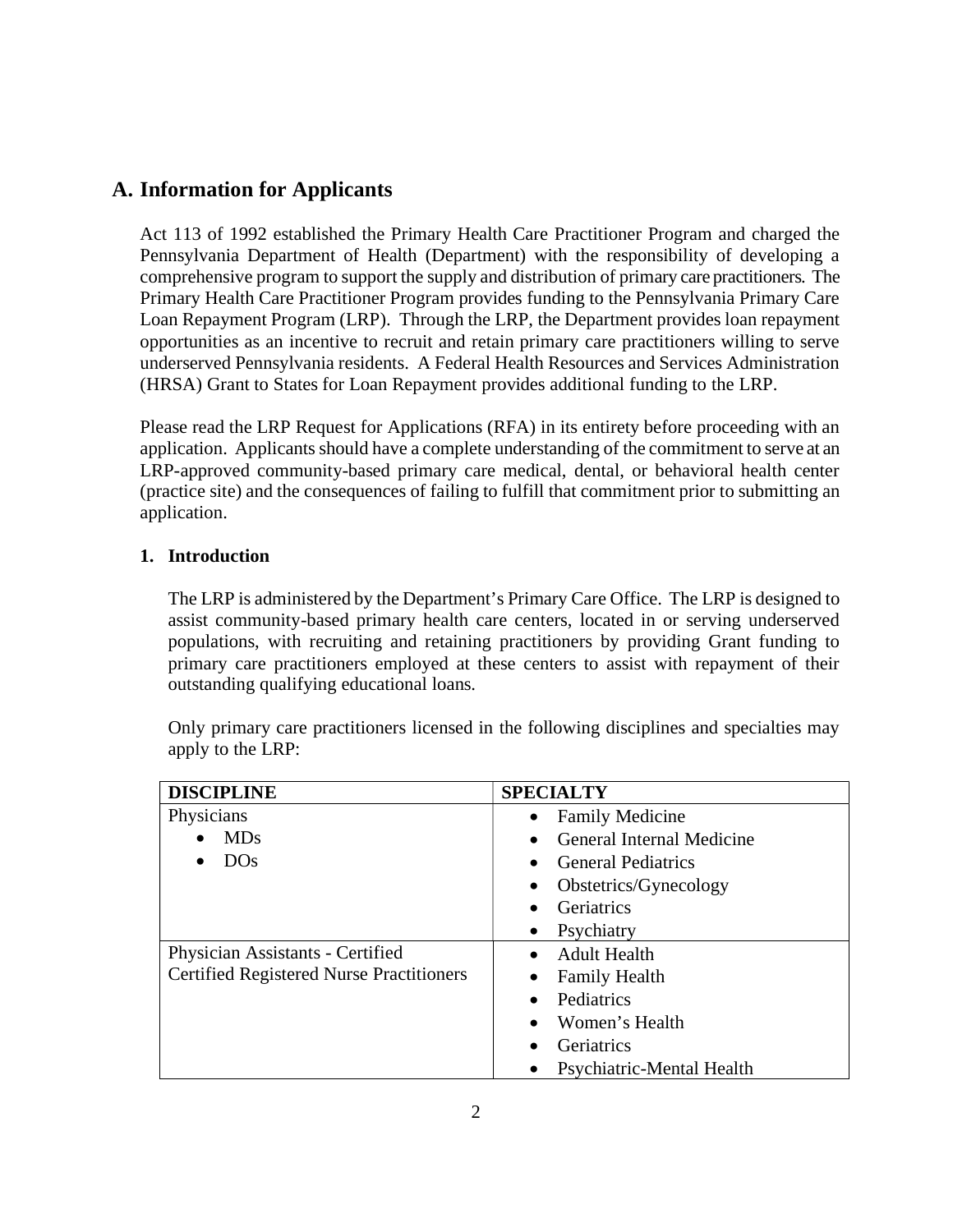| <b>Certified Nurse-Midwives</b>                   | N/A                                     |
|---------------------------------------------------|-----------------------------------------|
| Dentists                                          | <b>General Dentistry</b>                |
|                                                   | <b>Pediatric Dentistry</b><br>$\bullet$ |
| <b>Registered Dental Hygienists</b>               | N/A                                     |
| <b>Public Health Dental Hygiene Practitioners</b> |                                         |
| Psychologists                                     | N/A                                     |
| <b>Licensed Clinical Social Workers</b>           |                                         |
| <b>Licensed Professional Counselors</b>           |                                         |
| Marriage and Family Therapists                    |                                         |

Practitioners providing patient care in **any** other discipline are **not eligible** to apply to the LRP.

Primary care practitioners wishing to submit an application must meet all eligibility requirements stated in this RFA and must be currently employed at an LRP-approved practice site either located in a Federally designated Health Professional Shortage Area (HPSA) **or** serving a minimum of 30% low-income patients. In return for Grant funding, a participating practitioner must fulfill a two-year full-time or half-time LRP service commitment at the practitioner's LRP-approved practice site.

The LRP seeks practitioners who demonstrate the characteristics for and an interest in serving medically underserved populations and remaining in underserved areas beyond the service commitment. **The primary purpose of the LRP is to increase access to primary care services in underserved areas, not the repayment of educational loans.** 

a. Service Commitment

The LRP will provide Grant funds through a Grant Agreement (Agreement) to practitioners to repay their outstanding qualifying educational loans in exchange for providing primary healthcare services at an LRP-approved outpatient primary care practice site for a contracted Grant period of two years. The anticipated Agreement term is **July 1, 2022 to June 30, 2024** subject to the availability of funding.

For the purposes of this RFA, primary care is defined as the day-to-day healthcare related to family medicine, internal medicine, pediatrics, geriatrics, obstetrics and gynecology, dentistry, or behavioral and mental health that are provided by physicians, physician assistants, certified registered nurse practitioners, certified nurse midwives, dentists, registered dental hygienists, public health dental hygiene practitioners, psychologists, licensed clinical social workers, licensed professional counselors, and marriage and family therapists. Typically, this provider acts as the first contact and principal point of continuing care for patients within a healthcare system and coordinates other specialist care that the patient may need. In addition to basic primary and preventive health care, services shall include such services (as appropriate for the patient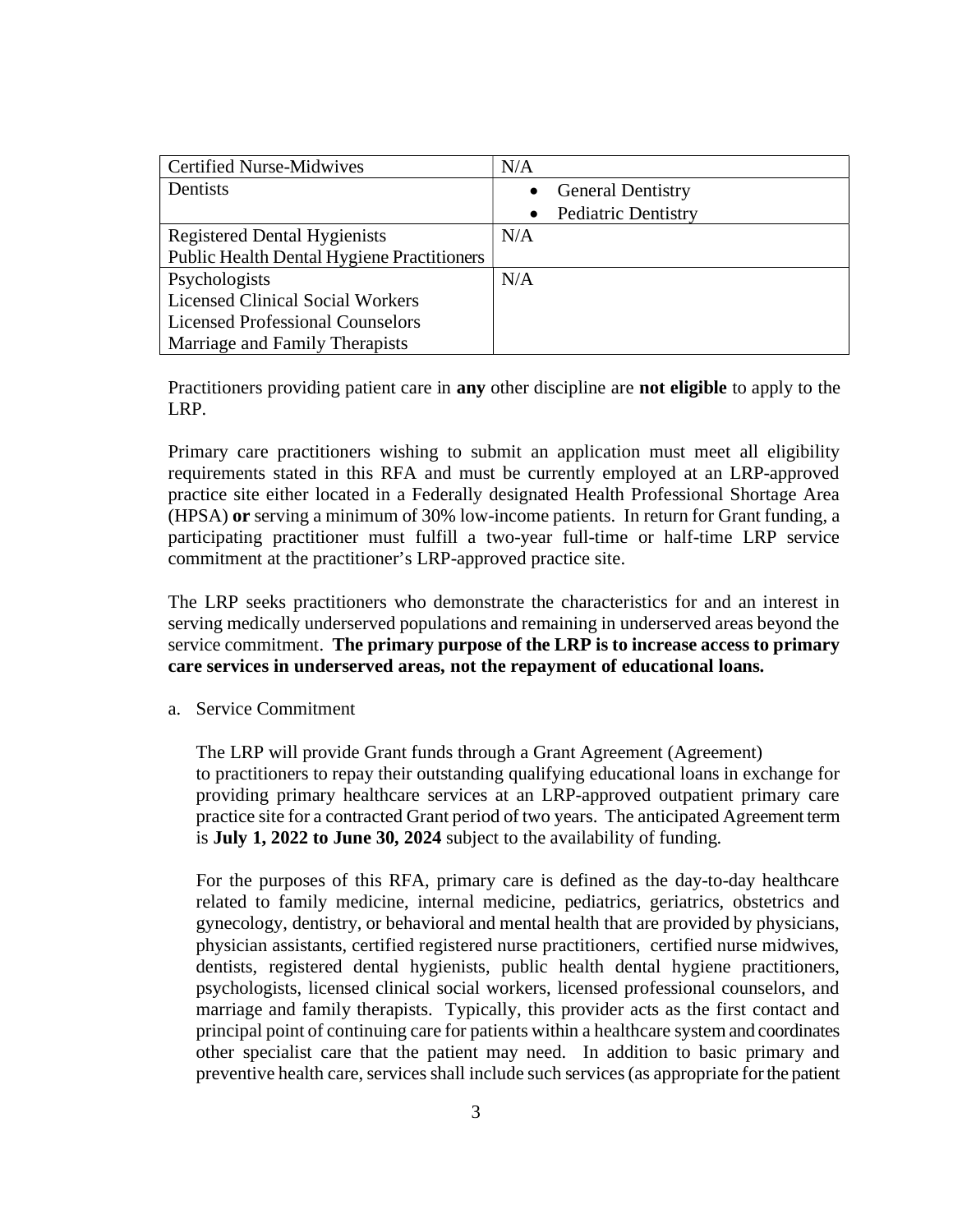population) as prenatal and perinatal services; appropriate cancer screening; well-child services; immunizations against vaccine-preventable diseases; screening for elevated blood lead levels, communicable diseases and cholesterol; pediatric eye, ear, and dental screenings; voluntary family planning services; and preventive dental services.

For the purposes of this RFA, primary health care services *do not include* medical specialty services (such as, but not limited to, hospice, rehabilitation, oncology, rheumatology, endocrinology, gastroenterology, and cardiology) and dental specialty services (such as, but not limited to, orthodontics, endodontics, and periodontics). Behavioral health centers that limit care to a specific population (such as, but not limited to, individuals with developmental disabilities) would be considered specialty services and not be eligible for the LRP.

1) Full-Time Service Commitment

For full-time practitioners, LRP participation will be contingent upon continuous, full-time practice at an LRP-approved practice site(s) for the period of **July 1, 2022, through June 30, 2024**. Full-time practice is defined as not less than 40 hours per week, 48 weeks per year. Furthermore, the 40-hour week must include not less than four days per week, with not more than 12 hours of work to be performed in any given 24-hour period. Of the 40 hours per week, a minimum of 32 hours must be spent providing direct patient care at the LRP-approved practice site(s). Up to eight hours per week may be spent providing patient care in alternative settings (for example, hospitals, nursing homes, shelters) as directed by the approved sites(s) or performing clinical-related administrative activities. Practitioners who provide obstetric services may spend up to 19 hours a week providing direct obstetric patient care at a hospital. Practitioners do not receive service credit for hours worked over the required 40 hours per week and excess hours cannot be applied to any other work week. Also, time spent while in an "on-call" status will not be counted toward the service commitment.

2) Half-Time Service Commitment

For half-time practitioners, LRP participation will be contingent upon continuous, half-time practice at an LRP-approved practice site(s) for the period of **July 1, 2022, through June 30, 2024**. Half-time practice is defined as a minimum of 20 hours per week (not to exceed 39 hours per week), 48 weeks per year. Furthermore, the 20 hour week must include not less than two days per week, with not more than 12 hours of work to be performed in any given 24-hour period. Of the 20 hours per week, a minimum of 16 hours must be spent providing direct patient care at the LRPapproved practice site(s). Up to four hours per week may be spent providing patient care in alternative settings (for example, hospitals, nursing homes, shelters) as directed by the approved sites(s) or performing clinical-related administrative activities. Practitioners who provide obstetric services may spend up to nine hours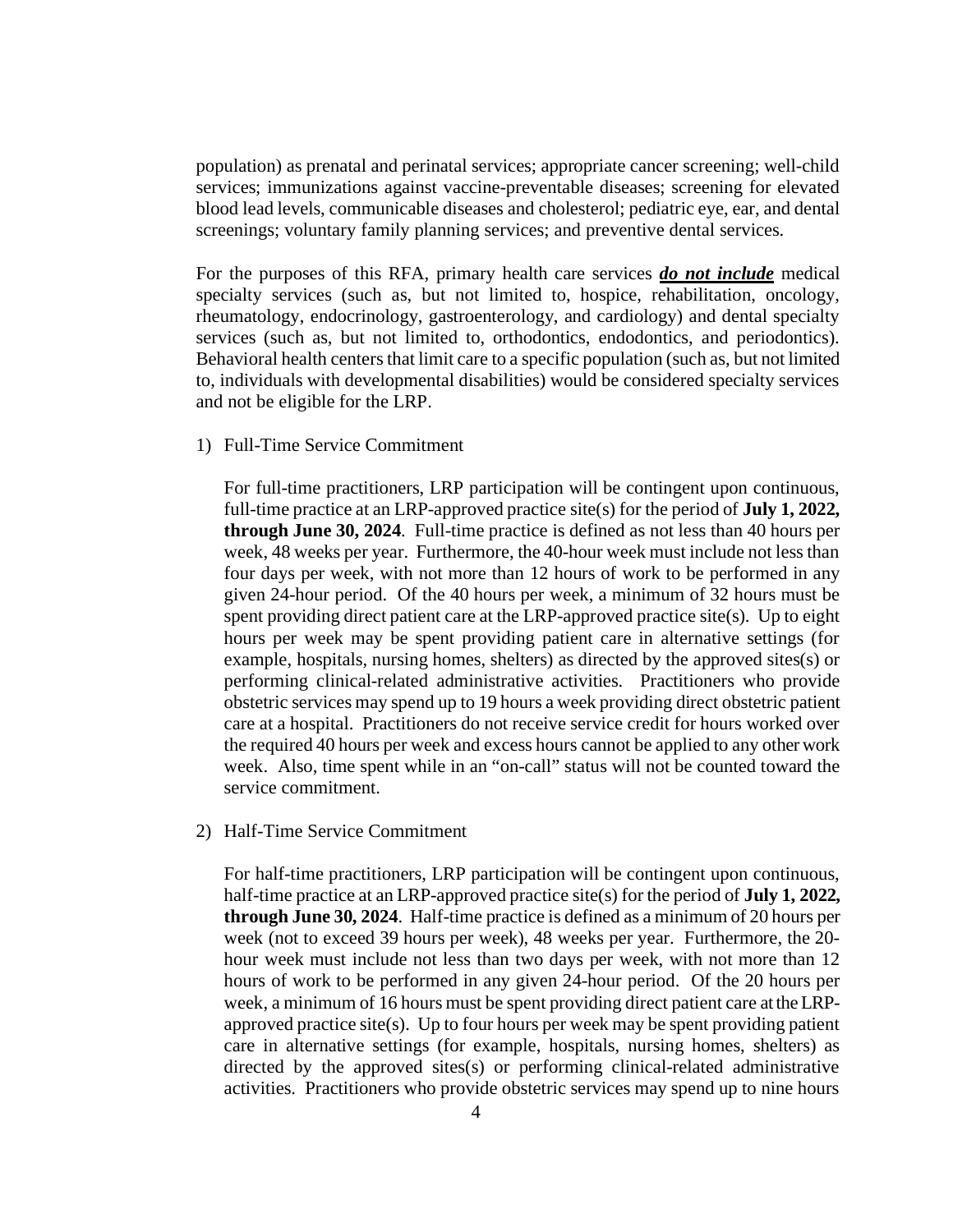per week providing direct obstetric patient care at a hospital. Practitioners do not receive service credit for hours worked over the required 20 hours per week and excess hours cannot be applied to any other work week. Also, time spent while in an "on-call" status will not be counted toward the service commitment. A half-time service commitment is not available to practitioners who are employed full-time.

For the purposes of this RFA, administrative activities are defined as clinical-related administrative, management or other activities and may include charting, training, laboratory follow-up, patient correspondence, attending staff meetings, activities related to maintaining professional licensure and other non-treatment related activities pertaining to the practitioner's LRP-approved practice site(s). Any time spent in a management role is considered to be an administrative activity. The duties of a medical director are also considered primarily administrative and LRP applicants serving in such a capacity must meet the minimum hourly requirements for direct patient care  $-32$  hours for full-time and 16 hours for half-time. Clinical services provided by an LRP practitioner while precepting students/residents may be counted as direct patient care.

- b. Eligibility Requirements
	- 1) To be eligible all applicants must:
		- i. Be a U.S. Citizen (either U.S. born or naturalized) or a U.S. National;
		- ii. Participate or be eligible to participate as a provider in the Medicare, Medicaid, and Children's Health Insurance Program, as appropriate;
		- iii. Meet discipline and specialty-specific education, training and licensure requirements at the time of application, as described in paragraph A.1.c (below); and
		- iv. Be providing full-time or half-time primary health care at an LRP-approved practice site at the time of application**,** as described above.
	- 2) The following factors will make an individual *ineligible* for participation:
		- i. Having any outstanding service obligation at the time of application or during any part of the service commitment period defined in paragraph A.1.a (above) for health professional or other service to the Federal government (for example, National Health Service Corps (NHSC) Loan Repayment Program obligation, NHSC Scholarship Program obligation or a NURSE Corps Loan Repayment Program obligation) or other entity (for example, a recruitment bonus that obligates you to remain employed at a certain site); or
		- ii. History of having breached a prior health professional service obligation to the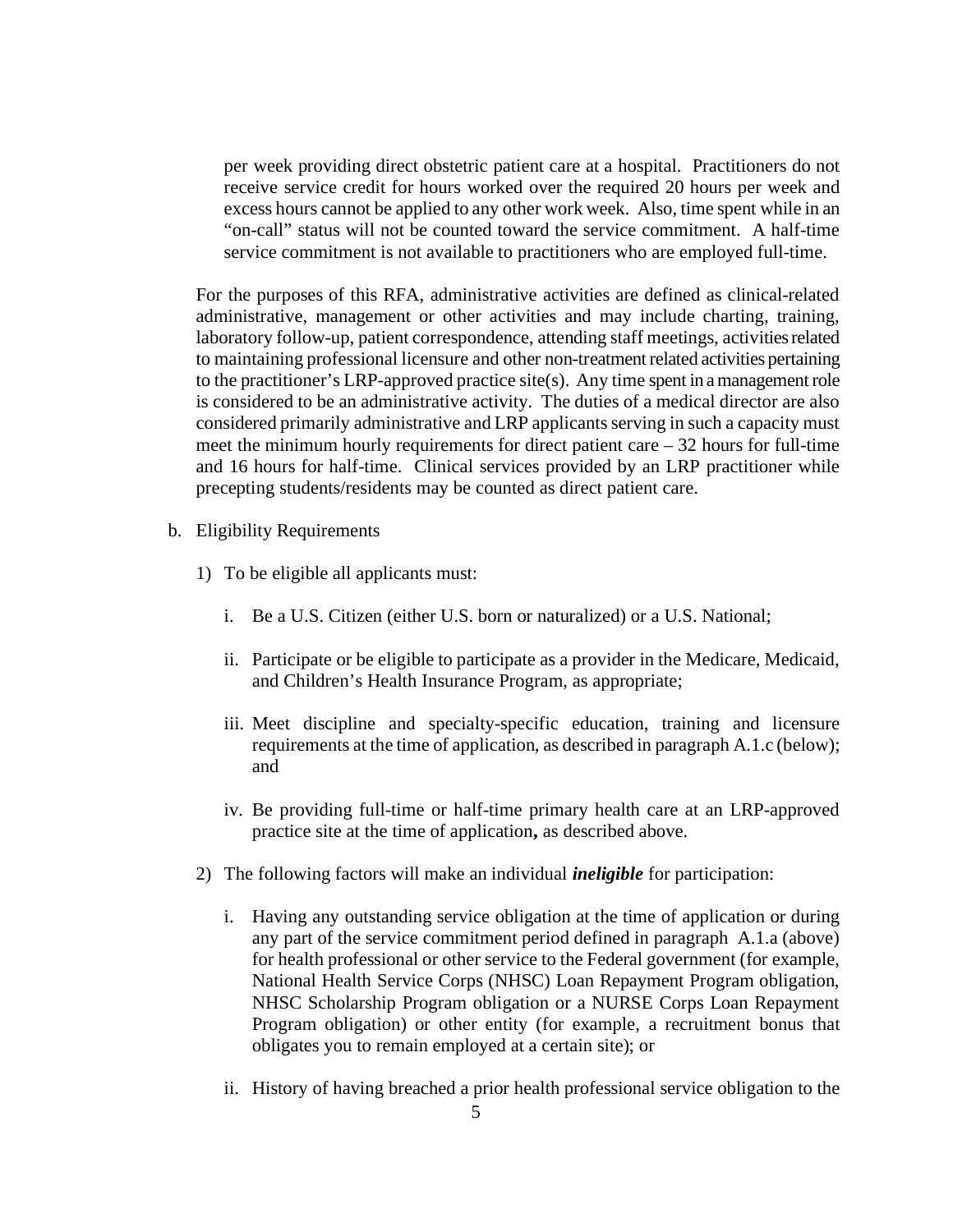Federal, state, or local government or other entity.

*Note: For the purposes of the LRP, the Public Service Loan Forgiveness (PSLF) program is NOT considered a service commitment because it does not obligate you to remain employed at a certain practice site.* 

- c. Eligible Disciplines
	- 1) Primary Medical Care
		- i. Allopathic (MD) or Osteopathic (DO) Physicians
			- a) Board certified or board eligible and practicing primary care in one of the following specialties: family medicine, general internal medicine, general pediatrics, geriatrics, or obstetrics/gynecology (OB/GYN).
			- b) Completed an approved residency program in a primary care specialty defined in Paragraph A.1.c.1)i.a (above).
			- c) Possesses a current, full, permanent, unencumbered, unrestricted Pennsylvania health professional license.
		- ii. Physician Assistants (PA-Cs)
			- a) Practicing primary care in one of the following specialties: adult, family, pediatrics, geriatrics, or women's health.
			- b) Has a degree or certificate from an accredited physician assistant education program.
			- c) Possesses a current, full, permanent, unencumbered, unrestricted Pennsylvania health professional license.
		- iii. Certified Registered Nurse Practitioners (CRNPs)
			- a) Practicing primary care in one of the following specialties: adult, family, pediatrics, geriatrics, or women's health.
			- b) Has a degree or certificate from an accredited nursing school.
			- c) Possesses a current, full, permanent, unencumbered, unrestricted Pennsylvania health professional license.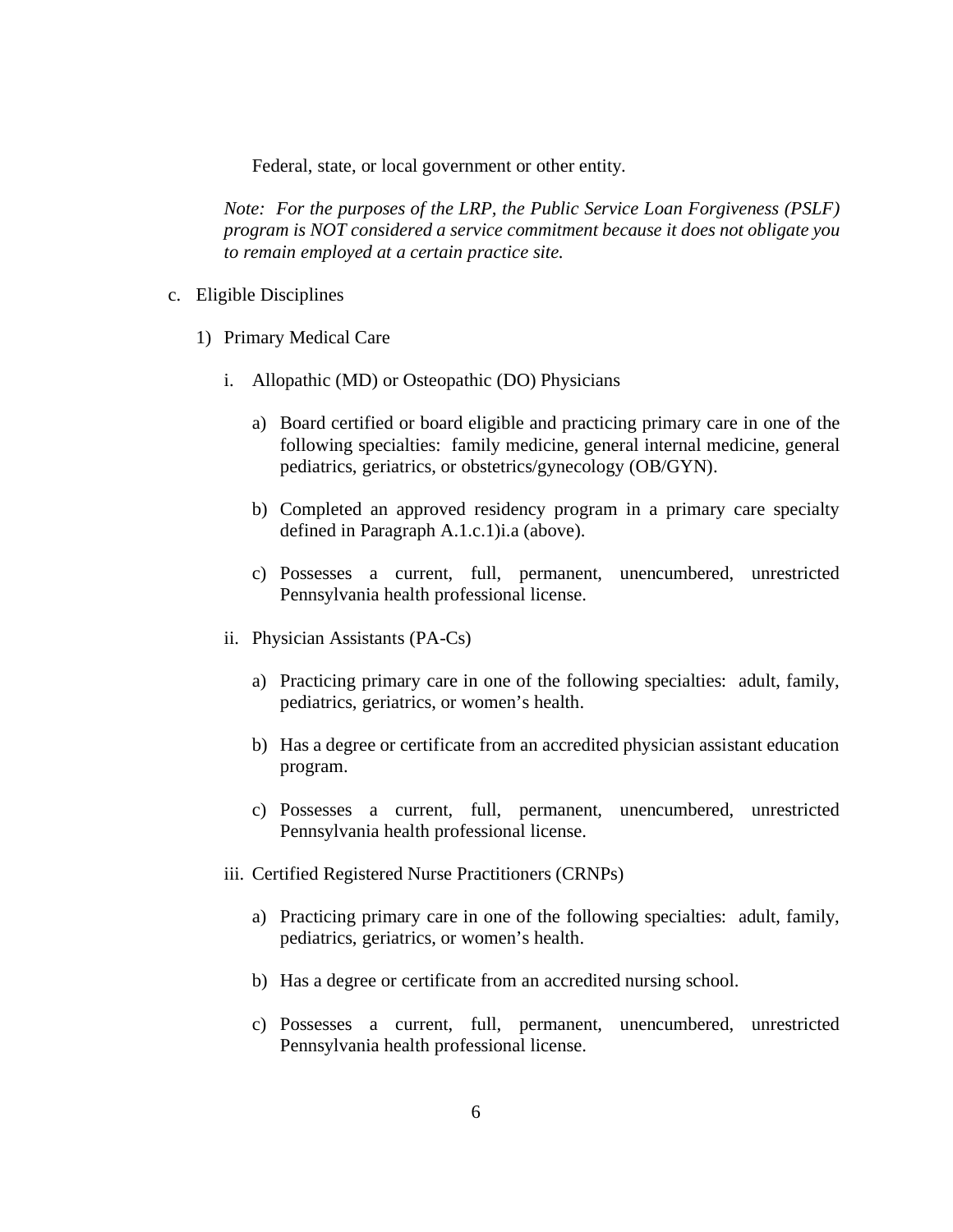- iv. Certified Nurse-Midwives (CNMs)
	- a) Practicing primary care in obstetrics/gynecology.
	- b) Has a degree or certificate from an accredited nursing school.
	- c) Possesses a current, full, permanent, unencumbered, unrestricted Pennsylvania health professional license.
- 2) Primary Dental Care
	- i. Dentists
		- a) Practicing in general dentistry or pediatric dentistry.
		- b) Has a Doctor of Dental Surgery (DDS) or Doctor of Dental Medicine (DMD) degree from an accredited program.
		- c) Possesses a current, full, permanent, unencumbered, unrestricted Pennsylvania health professional license.
	- ii. Registered Dental Hygienists (RDHs)
		- a) Has a degree or certification from an accredited dental hygiene training program.
		- b) Possesses a current, full, permanent, unencumbered, unrestricted Pennsylvania health professional license.
	- iii. Public Health Dental Hygiene Practitioners (PHDHPs)
		- a) Has a degree or certification from an accredited dental hygiene training program.
		- b) Possesses a current, full, permanent, unencumbered, unrestricted Pennsylvania health professional license.
- 3) Primary Behavioral and Mental Health Care
	- i. Allopathic (MD) or Osteopathic (DO) Physicians
		- a) Board certified or board eligible and practicing psychiatry.
		- b) Completed an approved residency or fellowship program in psychiatry.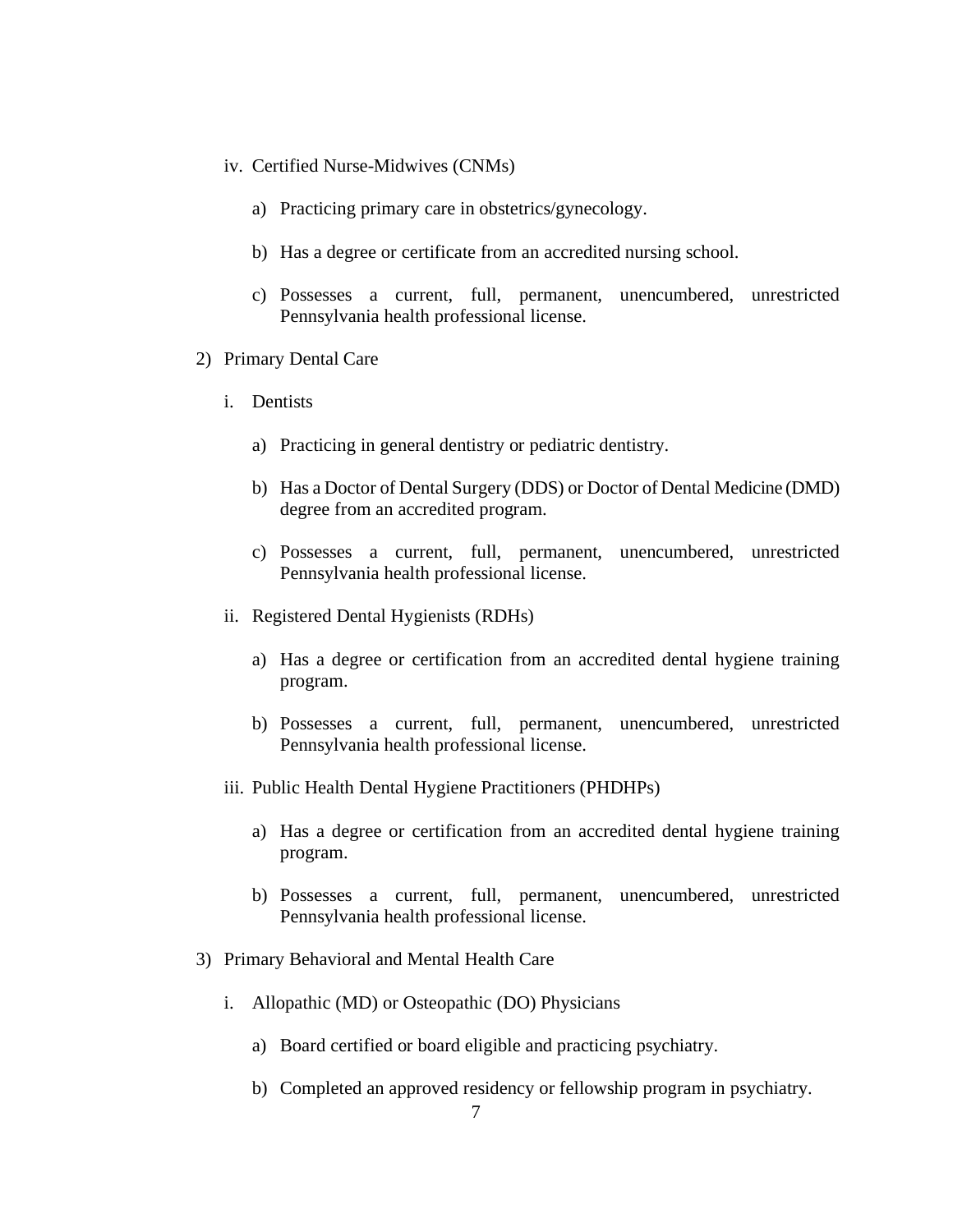- c) Possesses a current, full, permanent, unencumbered, unrestricted Pennsylvania health professional license.
- ii. Physician Assistants (PA-Cs)
	- a) Practicing in mental health or psychiatry.
	- b) Has a degree or certificate from an accredited physician assistant education program.
	- c) Possesses a current, full, permanent, unencumbered, unrestricted Pennsylvania health professional license.
- iii. Certified Registered Nurse Practitioners (CRNPs)
	- a) Practicing in mental health or psychiatry.
	- b) Has a degree or certificate from an accredited nursing school.
	- c) Possesses a current, full, permanent, unencumbered, unrestricted Pennsylvania health professional license in psychiatry or mental health
- iv. Psychologists
	- a) Practicing in mental or behavioral health.
	- b) Has a doctoral degree (Ph. D. or equivalent) from an accredited program for applicable discipline.
	- c) Possesses a current, full, permanent, unencumbered, unrestricted Pennsylvania health professional license to practice independently and unsupervised.
- v. Licensed Clinical Social Workers (LCSWs)
	- a) Practicing in mental or behavioral health.
	- b) Has a master's degree or doctoral degree in social work from an accredited program for applicable discipline.
	- c) Possess a current, full, permanent, unencumbered, unrestricted Pennsylvania health professional license to practice independently and unsupervised.
- vi. Licensed Professional Counselors (LPCs)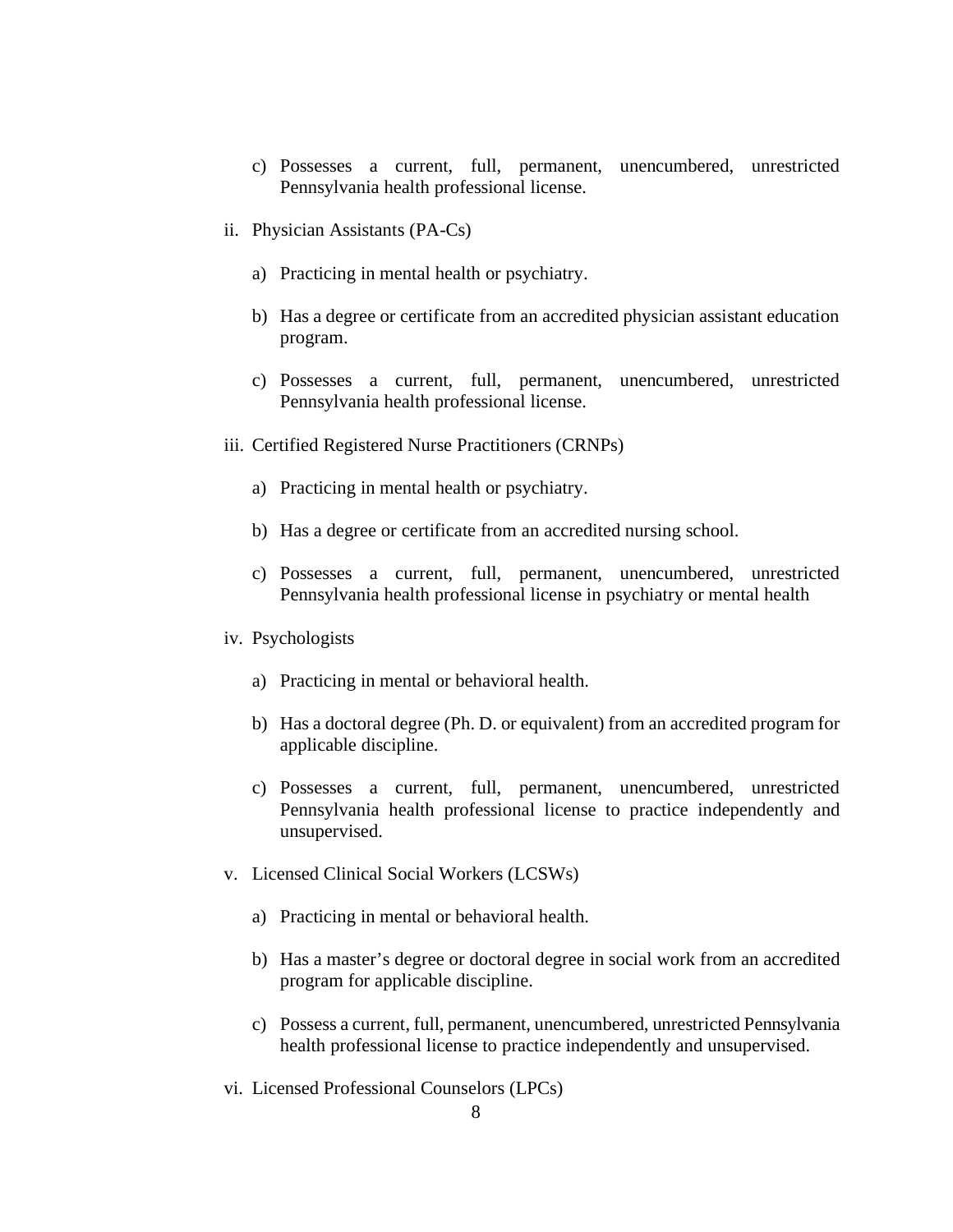- a) Practicing in mental or behavioral health.
- b) Has a master's degree or higher with a major study in counseling from an accredited program for applicable discipline.
- c) Possesses a current, full, permanent, unencumbered, unrestricted Pennsylvania health professional license to practice independently and unsupervised.

vii. Marriage and Family Therapists (MFTs)

- a) Practicing in mental or behavioral health.
- b) Has a master's or doctoral degree from an accredited program for applicable discipline.
- c) Possesses a current, full, permanent, unencumbered, unrestricted Pennsylvania health professional license to practice independently and unsupervised.

Additional information about how to apply, evaluation of applications, and Grant awards is set forth in Section B.

This RFA provides interested persons with instructions for submitting applications to the Department. Questions about this RFA or submitting an application can be directed to the LRP Administrator by e-mail at loanrepayment@pa.gov no later than December 15, 2021. Answers to all questions will be posted at: https://www.health.pa.gov/topics/Health-Planning/Pages/Loan-Repayment.aspx. Each applicant shall be responsible to monitor the website for new or revised RFA information. The Department shall not be bound by any information that is not either contained within the RFA or formally issued as an addendum by the Department.

In order to do business with the Commonwealth of Pennsylvania (Commonwealth) practitioners selected for an award are required to enroll in the SAP system. Applicants may enroll at www.vendorregistration.state.pa.us/ or by calling toll free at 1-877-435-7363 or locally at 717-346-2676.

## **2. Availability of Funds**

LRP Agreements will be awarded based on the availability of funding. All Agreements will include a commitment of service at an LRP-approved practice site for a period of two years.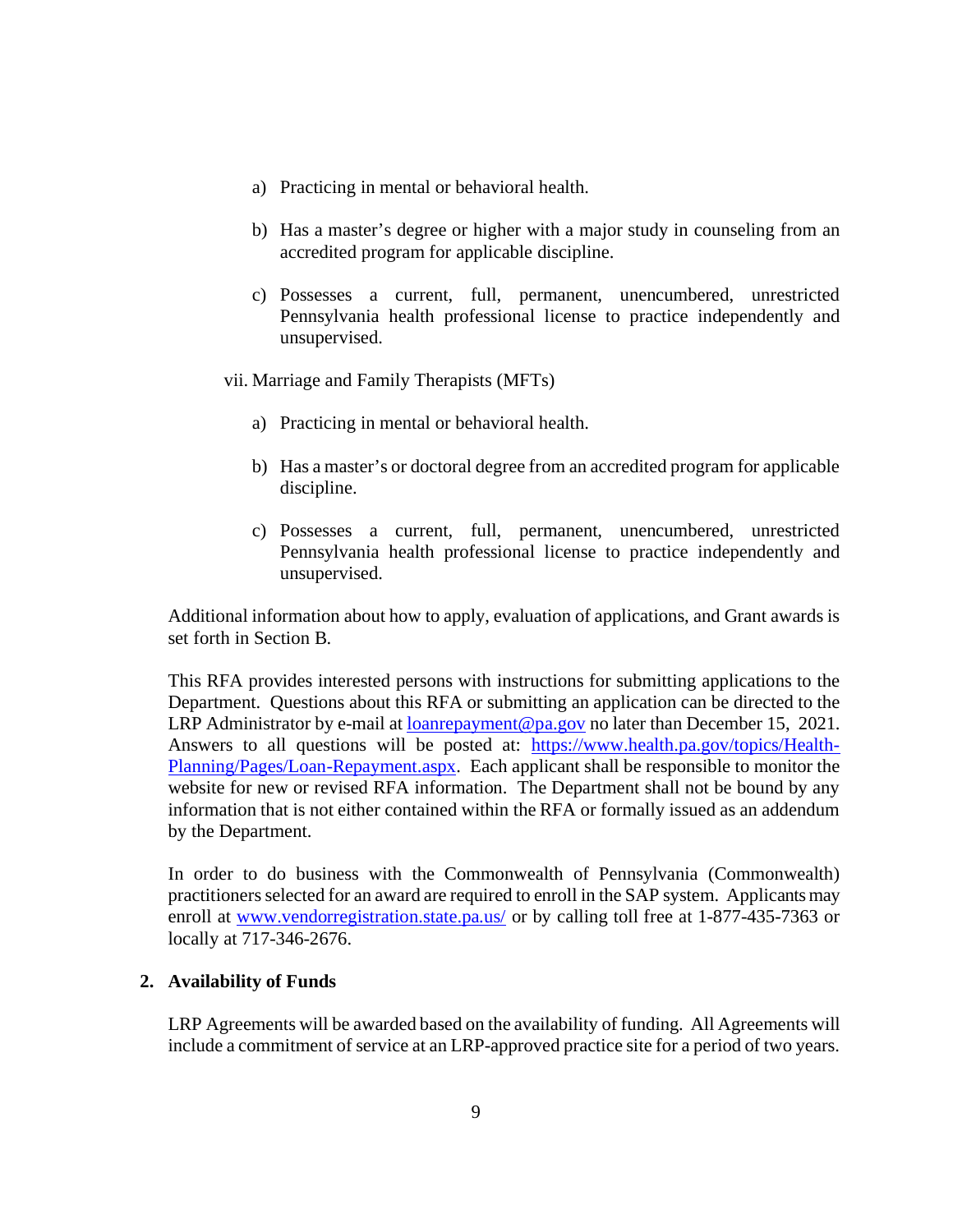Maximum Grant awards for loan repayment for eligible **full-time** practitioners are as follows:

| Physician                                      | \$80,000 |
|------------------------------------------------|----------|
| Dentist                                        | \$80,000 |
| Psychologist                                   | \$80,000 |
| Physician Assistant                            | \$48,000 |
| <b>Certified Registered Nurse Practitioner</b> | \$48,000 |
| <b>Certified Nurse Midwife</b>                 | \$48,000 |
| <b>Registered Dental Hygienist</b>             | \$48,000 |
| Public Health Dental Hygiene Practitioner      | \$48,000 |
| <b>Licensed Clinical Social Worker</b>         | \$48,000 |
| <b>Licensed Professional Counselor</b>         | \$48,000 |
| Marriage and Family Therapist                  | \$48,000 |

Maximum Grant awards for loan repayment for eligible **half-time** practitioners are as follows:

| Physician                                      | \$40,000 |
|------------------------------------------------|----------|
| Dentist                                        | \$40,000 |
| Psychologist                                   | \$40,000 |
| <b>Physician Assistant</b>                     | \$24,000 |
| <b>Certified Registered Nurse Practitioner</b> | \$24,000 |
| <b>Certified Nurse Midwife</b>                 | \$24,000 |
| <b>Registered Dental Hygienist</b>             | \$24,000 |
| Public Health Dental Hygiene Practitioner      | \$24,000 |
| <b>Licensed Clinical Social Worker</b>         | \$24,000 |
| <b>Licensed Professional Counselor</b>         | \$24,000 |
| Marriage and Family Therapist                  | \$24,000 |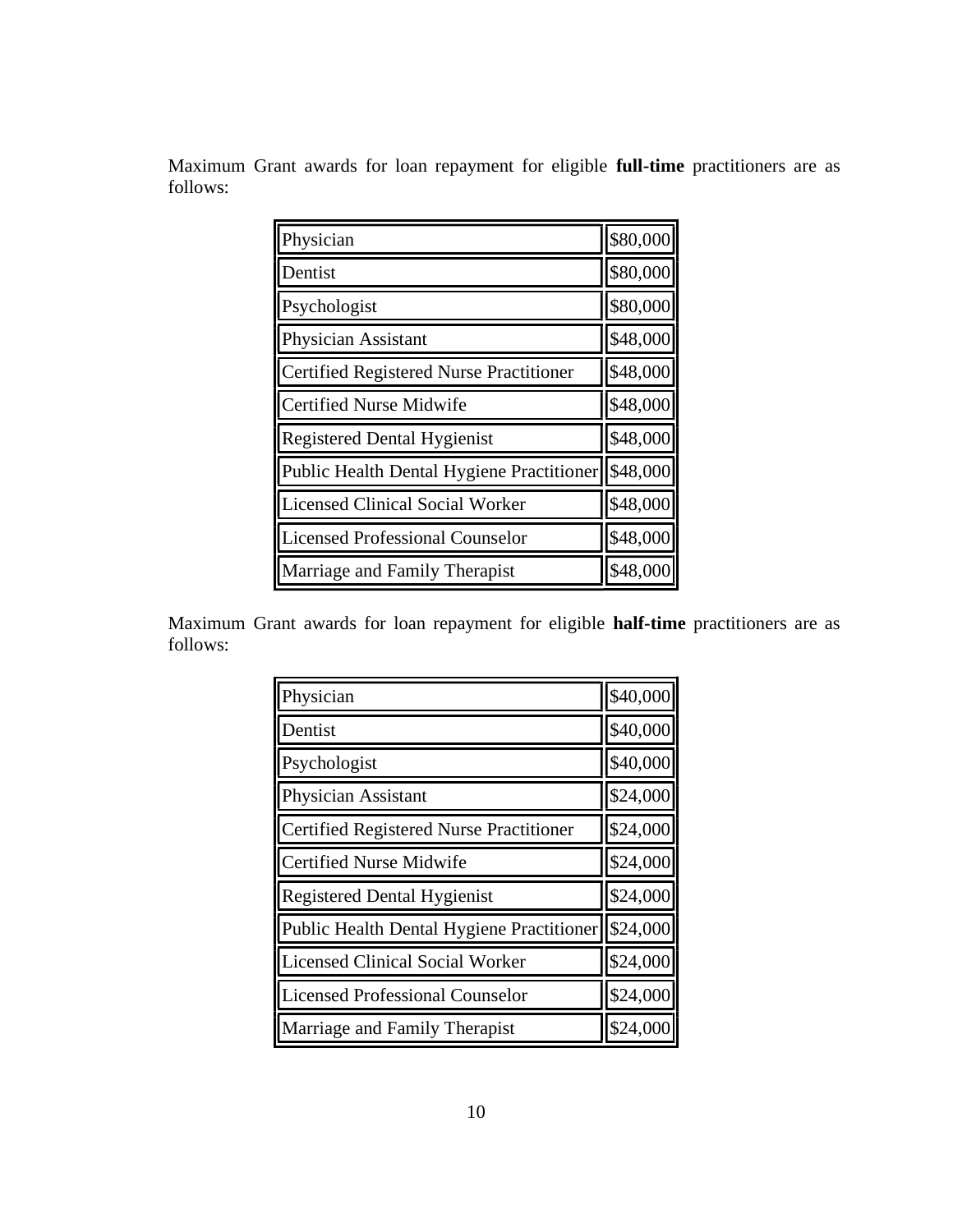The amount that the Department agrees to grant for loan repayment will not exceed the total student indebtedness for each individual practitioner. For each year of the Agreement the practitioner will receive 50% of the total award indicated in the Agreement.

a. Grant Payments

Grant funds will be distributed at the end of each year of the service commitment. The LRP will send approved Grant payments directly to the practitioner as per the attached payment provisions.

The practitioner MUST provide verification that all Grant payments received through this program were paid against the outstanding balances of the qualifying educational loans that were approved as part of the Agreement. A verification document must be provided to the LRP within 60 calendar days of receipt of the LRP funds and clearly show that the entire award was applied to the approved loans. The verification document must be an official document or webpage that includes the lender's name, the account holder's name, the loan account number, and must reflect all payments made during the Agreement period. A cancelled check, bank statement or confirmation of a scheduled payment will not be accepted as proof that loan payments were properly applied.

Failure to provide a verification document within 60 calendar days of receipt of LRP funds may result in a breach of the Agreement with penalties imposed on the practitioner as described in Paragraph B.3.b., the Breach of Contract/Default, below.

- b. Taxability
	- 1) Federal Taxability Effective with loan repayments received in taxable years beginning after December 31, 2008, the Patient Protection and Affordable Care Act (PL 111-148), Section 10908, excludes assistance provided to participants in state student loan repayment programs for certain health professionals. Paragraph (4) of section 108(f) of the Internal Revenue Code of 1986 is amended to read as follows: "In the case of an individual, gross income shall not include any amount received under section 338(g) of the Public Health Service Act, under a State program described in section 338I of such Act, or under any other State loan repayment or loan forgiveness program that is intended to provide for the increased availability of healthcare services in underserved or health professional shortage areas (as determined by such State)."
	- 2) State Taxability Student loan repayments or the forgiveness of student loan debt received as an inducement to enter or as a result of employment in a certain profession or field are considered taxable compensation for Pennsylvania personal income tax purposes according to the Pennsylvania Department of Revenue. However, the LRP participant will not receive a 1099 from the Commonwealth of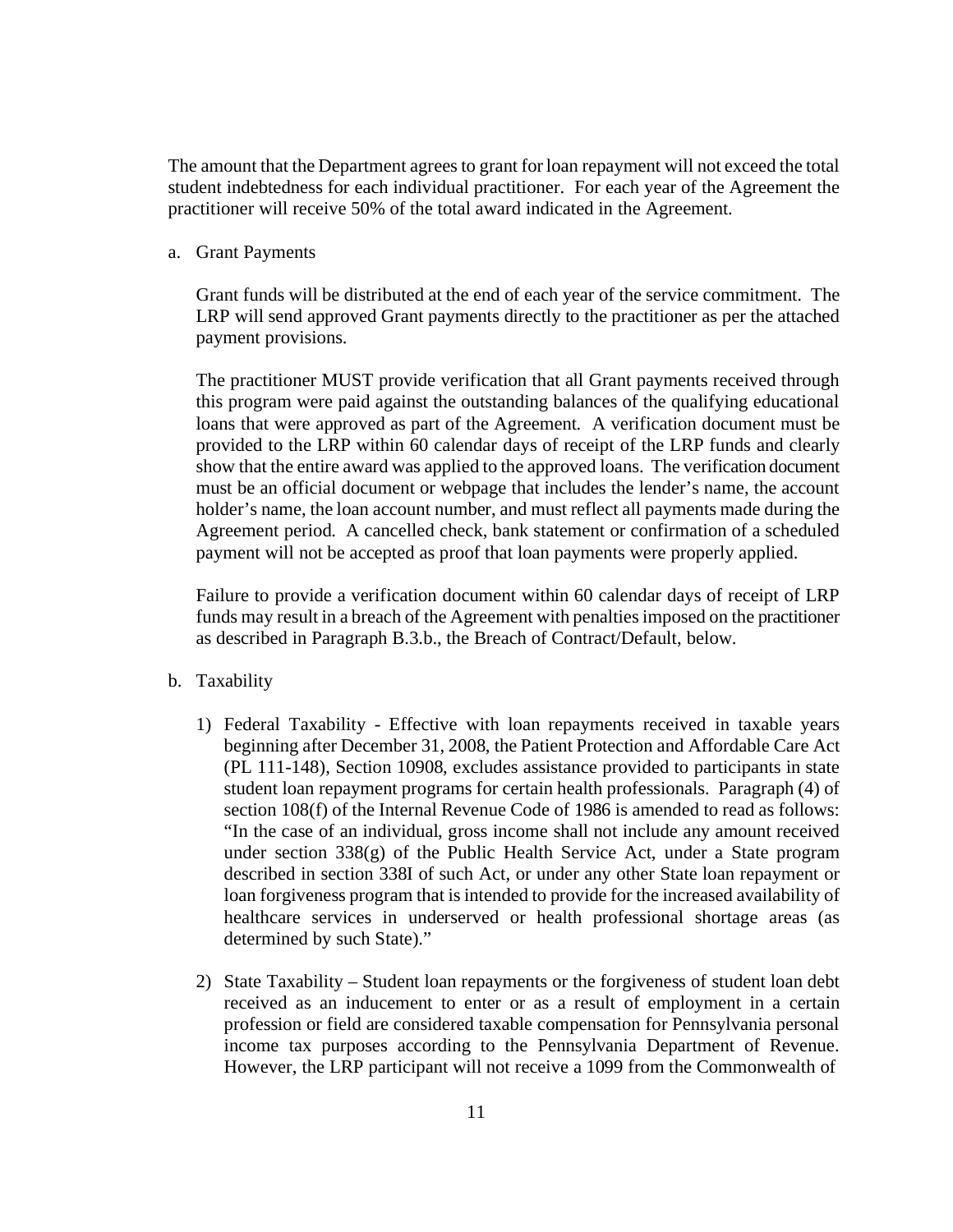Pennsylvania. Program participants should seek the advice of a qualified tax counselor regarding this matter.

#### **3. Qualification Factors**

Applicants who have a history of not honoring prior legal obligations to the NHSC or LRP will not be selected.

#### a. Qualifying Loans

An approved LRP practitioner will receive Grant funding to be applied to the principal, interest, and related expenses of outstanding Government (Federal, state, or local) and commercial student loans for undergraduate or graduate education obtained by the practitioner for school tuition, other reasonable educational expenses, and reasonable living expenses. The educational loans must be obtained prior to the date of application to the LRP and must be applicable to the health professions degree attained for qualification for the LRP. The LRP does not provide repayment for educational loans to be utilized in the pursuit of current or future education.

Consolidated or refinanced loans will only be considered for repayment if *each original* loan in the consolidation or refinance would have been considered a qualifying educational loan to the applicant at the time each original loan was granted (and can be documented as such) and the consolidated or refinanced loan is from a government (Federal, state, or local) or commercial student lender. An educational loan that would have been considered an LRP qualifying loan that has been consolidated or refinanced with an ineligible (non-qualifying) debt of the applicant will not be considered for loan repayment. Qualifying educational loans consolidated with loans owned by any other person, such as a spouse or parent, are ineligible for repayment.

1) Non-Qualifying Educational Expenses

Examples of **non-qualifying** educational expenses include:

- i. Eligible education loans owned wholly or in part by any person other than the applicant.
- ii. Loans for which the applicant incurred a service obligation which has not been fulfilled.
- iii. Financial damages or loans obtained to repay damages incurred as a result of a breach of contract with any Federal, state, or local agency or any commercial lending institution.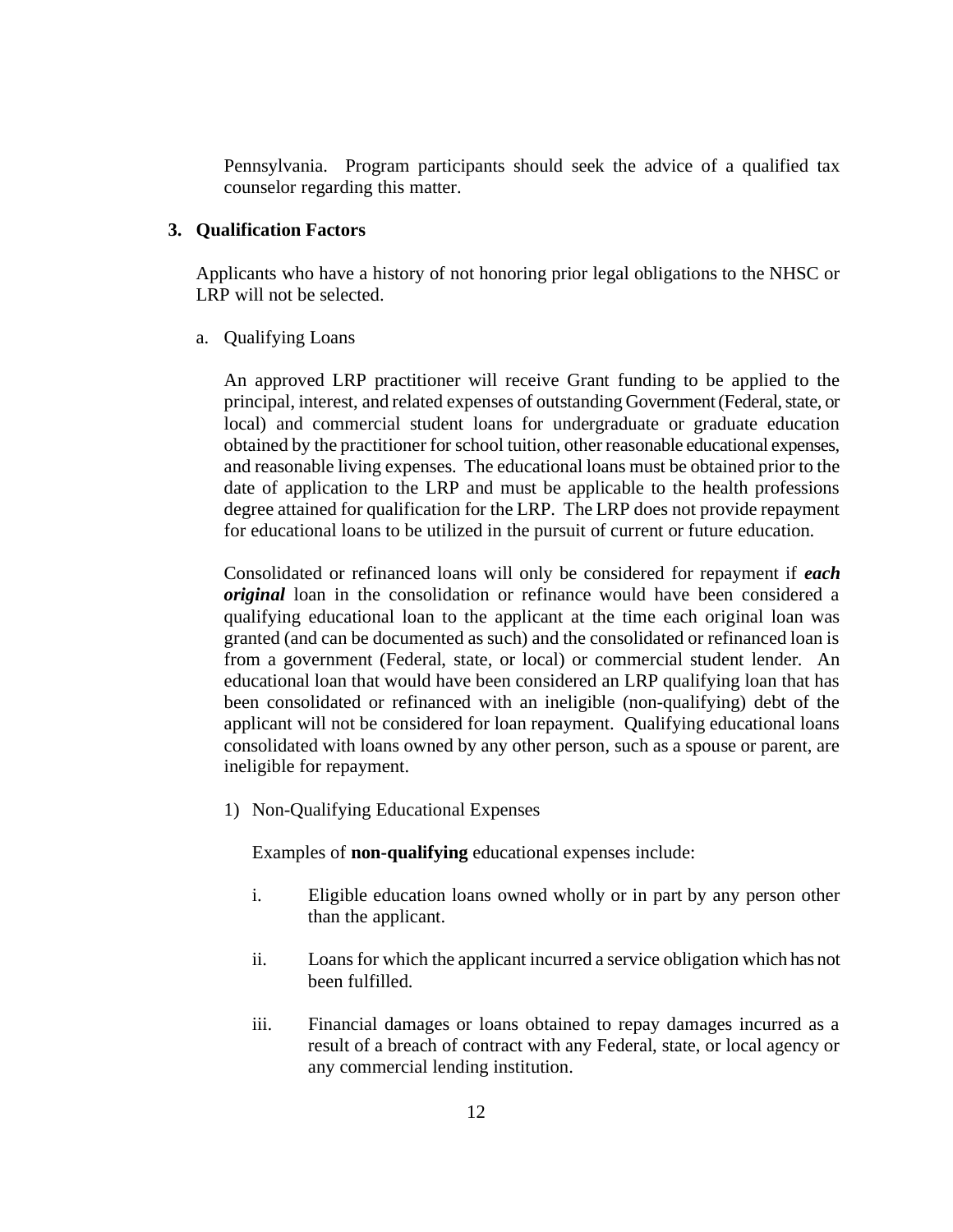- iv. Loans for which the associated documentation does not identify the loan as solely applicable to undergraduate or graduate education of the applicant.
- v. Loans for education that are not applicable to the health professions degree attained for qualification for the LRP.
- vi. Loans not obtained from a government or commercial lending institution.
- vii. Loans that have been repaid in full.
- viii. Personal lines of credit.
- ix. Credit card debt.

 The Department will be the final authority in determining qualifying educational loans.

2) Documentation and Verification of Loans

Documentation of loans will be required. Documentation for qualifying educational loans must establish that the loans were made to obtain the education for the qualifying discipline.

Applicants will be required to provide the following documentation for each loan that is being submitted for consideration. It is permissible to submit multiple documents, if necessary, to provide all the required information. Please note that the online application system allows only two documents to be uploaded for each loan. If multiple documents are required, they must be attached as a single document in pdf format.

- i. Account Statement *–* This document is used to provide current information on qualifying educational loans. Often borrowers receive monthly statements indicating the status of loan balances. This document must:
	- a) Be on official letterhead or other clear verification that is comes from the lender/holder
	- b) Include the name of the borrower
	- c) Contain the account number
	- d) Include the date of the statement (cannot be more than 30 calendar days from the date of LRP application submission)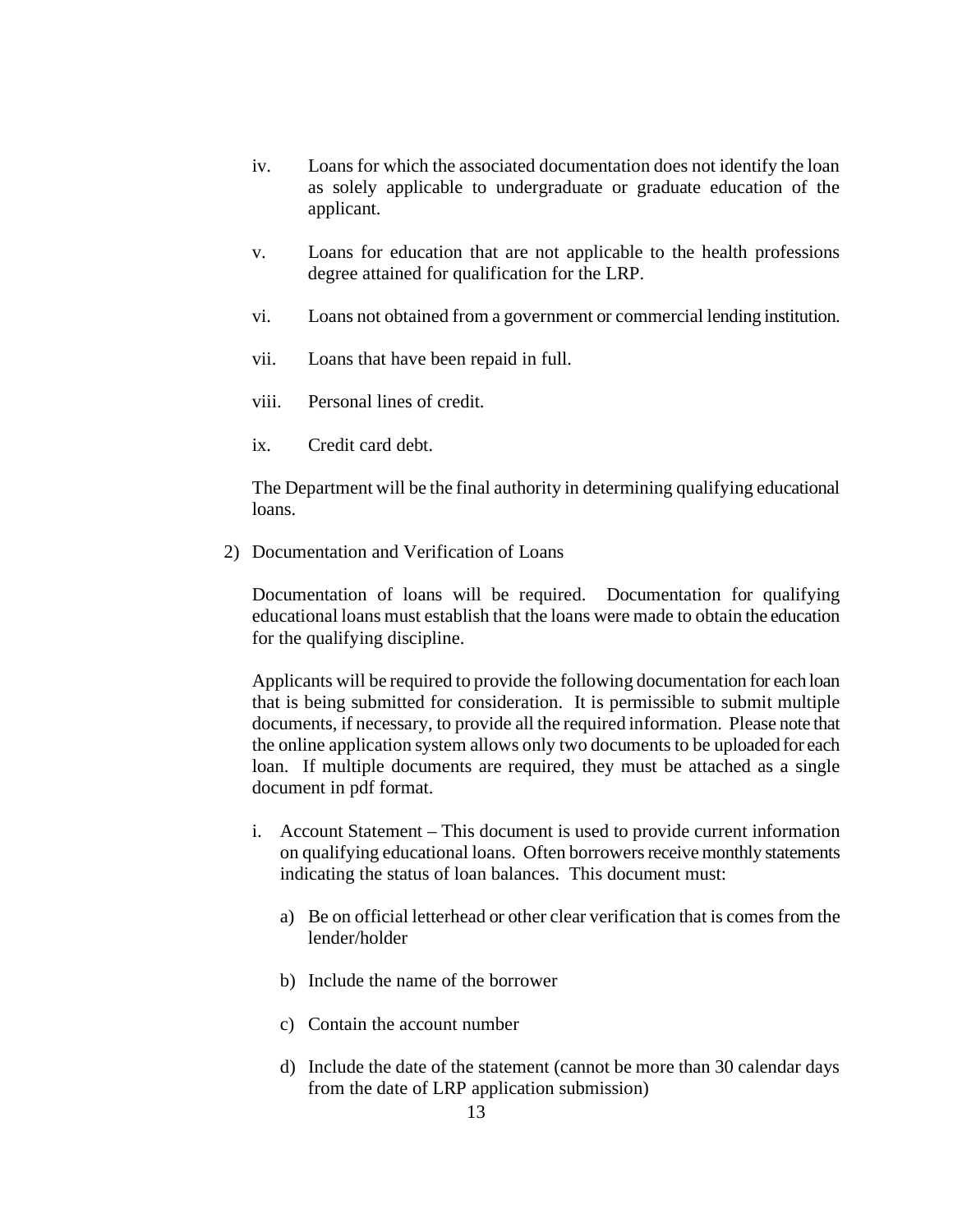- e) Include the current outstanding balance or the current payoff balance
- ii. Disbursement ReportThis report is used to verify the originating loan information and must:
	- a) Be on official letterhead or other clear verification that it comes from the lender/holder
	- b) Include the name of the borrower
	- c) Contain the account number
	- d) Include the type of loan
	- e) Include the original loan date
	- f) Include the original loan amount
	- g) Include the purpose of the loan

For applicants with Federal loans, a National Student Loan Data System (NSLDS) Aid Summary Report may be uploaded and will satisfy the requirement for the Disbursement Report.

b. Practice Site Information

**To qualify for the LRP, the applicant must be employed (full-time or half-time), at the time of application, at a practice site which must be approved by the Department.** Employment at multiple practice sites will be considered as long as all practice sites belong to the same parent organization and all are LRP-approved. LRP-approved practice sites will be required to verify employment status prior to an application being selected for an LRP award. To become approved for participation in the LRP, practice sites must be healthcare facilities that provide comprehensive outpatient primary and preventive medical, dental, or behavioral and mental health services to populations residing in HPSAs **or** that serve a minimum of 30% lowincome patients. (For the purposes of this RFA, low-income patients are defined as patients who are uninsured or underinsured and receive services at no charge or utilizing a sliding/discounted fee schedule for patients whose income is at or below 200% of the Federal Poverty Level. Medicaid patients are also counted as lowincome patients.)

Examples of community-based healthcare centers include:

1) Federally Qualified Health Centers (FQHCs)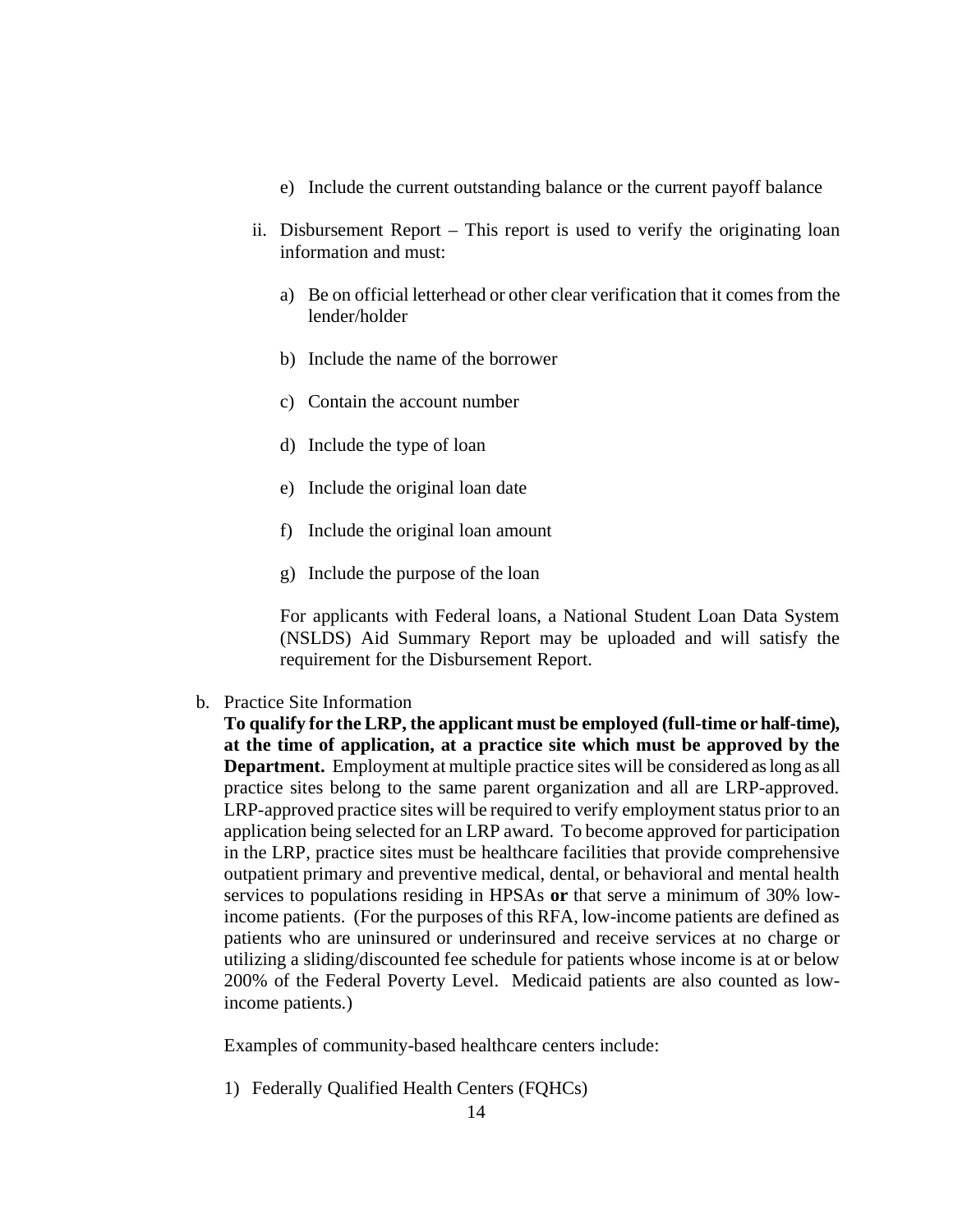- 2) FQHC Look-Alikes
- 3) Free Clinics
- 4) General Dental Clinics
- 5) Certified Rural Health Clinics (RHCs)
- 6) Public Health Departments
- 7) State Correctional Institutions
- 8) Certified Community Behavioral Health Clinics
- 9) Behavioral Health Outpatient Clinic licensed by the PA Office of Mental Health and Substance Abuse Services
- 10) Hospital-Affiliated Outpatient Primary Care Practices
- 11) Group or Solo Private Practices

The following are not eligible, even if they are located in a HPSA: Federal, county and local prisons; inpatient hospitals; other inpatient facilities; home-based health care settings; specialty clinics; and clinics that limit care to veterans and active duty military personnel. Also, behavioral and mental health sites that **do not** provide primary care or comprehensive behavioral health services (such as, but not limited to, sites that only provide crisis intervention, addiction treatment, or substance abuse treatment) are not eligible for the LRP.

LRP practitioners may be either employees or independent contractors of the practice site. Contract negotiations are solely the responsibility of the practitioner and are between the practitioner and the practice site. The LRP Agreement is separate and independent from a practitioner's contract with the practice site.

Practitioner applications cannot be submitted until the practice site at which the practitioner is working is LRP-approved and is available in the drop-down menu within the practitioner application system. For practitioners working at multiple practice sites, each practice site must be LRP-approved. Practitioners should verify with their practice site director or administrator that their practice site has been LRPapproved for loan repayment prior to beginning a practitioner application. Practice site applications must be submitted by the practice site director or administrator and can be found at: https://www.health.pa.gov/topics/Health-Planning/Pages/Loan-Repayment.aspx.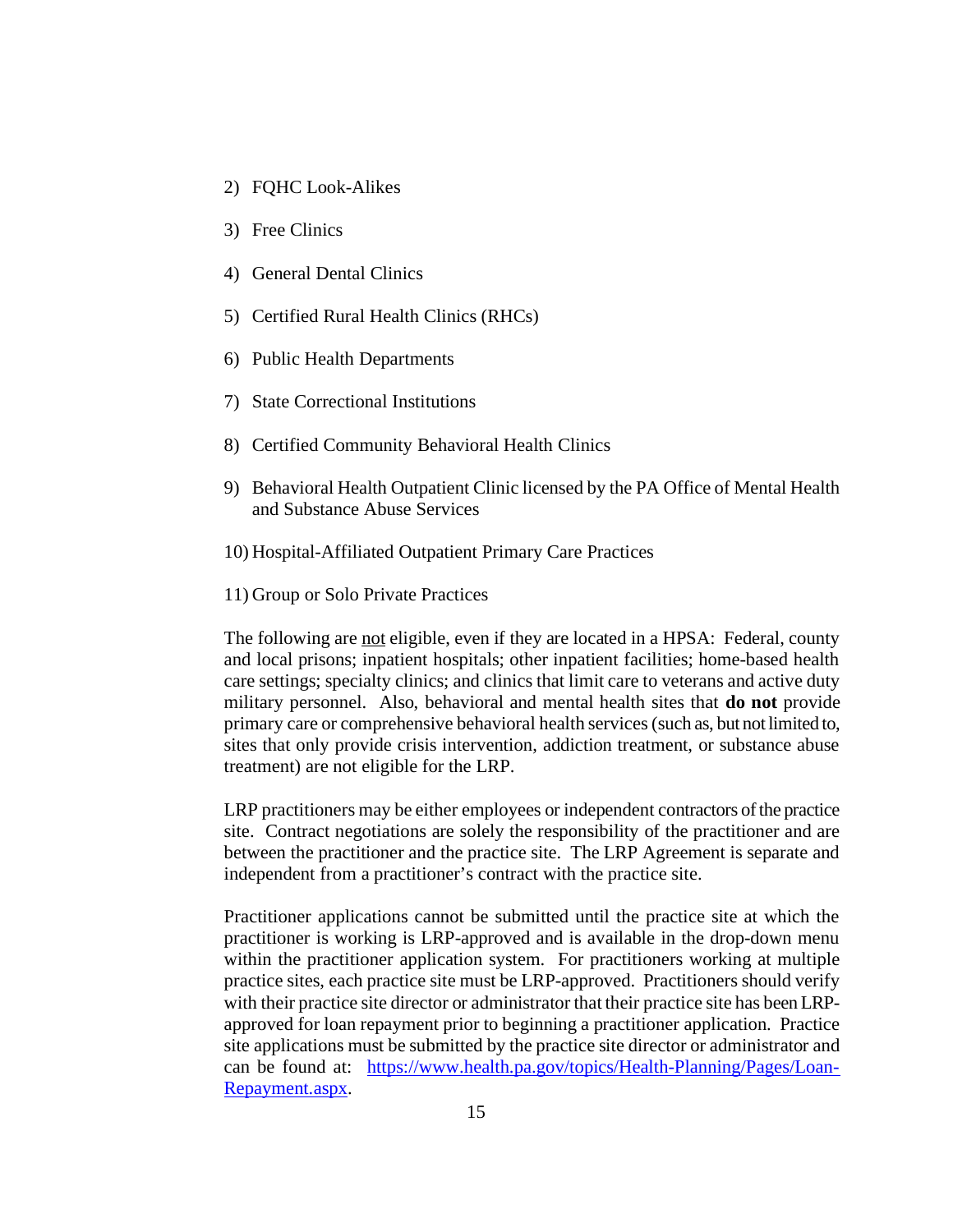A list of LRP-approved practice sites current as of the date of this RFA is available at: https://www.health.pa.gov/topics/Health-Planning/Pages/Loan-Repayment.aspx. Practice Site Applications submitted after the opening of the Practitioner Application period are not guaranteed to be approved prior to the end of the Practitioner Application period. Practice sites approved subsequent to the publishing of this RFA will appear in the drop-down menu within the Practitioner Application.

Selecting a practice site where the applicant is not providing clinical services will disqualify the application.

# **B. Application Procedures**

## **1. General**

An online application for the Pennsylvania Primary Care Loan Repayment Program can be found at: https://www.health.pa.gov/topics/Health-Planning/Pages/Loan-Repayment.aspx.

 Practitioner Applications will be accepted from December 1, 2021, through January 12, 2022. For applications to be considered, a complete online application must be submitted by 11:59 pm on January 12, 2022.

 Applications must be received by the Department by the time and date stated in the cover letter. Late applications will not be accepted regardless of the reason.

If it becomes necessary to revise any part of the application guidelines, an amendment will be posted on the Department of Health website https://www.health.pa.gov/topics/Health-Planning/Pages/Loan-Repayment.aspx.

 The decision of the Department with regard to selection of applicants is final. The Department reserves the right, in its sole and complete discretion, to reject any and all applications receive as a result of this request and to negotiate separately with competing applicants.

 The Department is not liable for any costs the applicant incurs in preparation and submission of its application, in participating in the RFA process or in anticipation of the award of the resulting Grant Agreement(s).

 The Department reserves the right to cancel the RFA at any time up until the full execution of the resulting Grant Agreement(s).

Awarded applicants shall not be permitted to issue news releases pertaining to this project prior to official written notification of award by the Department review committee. Any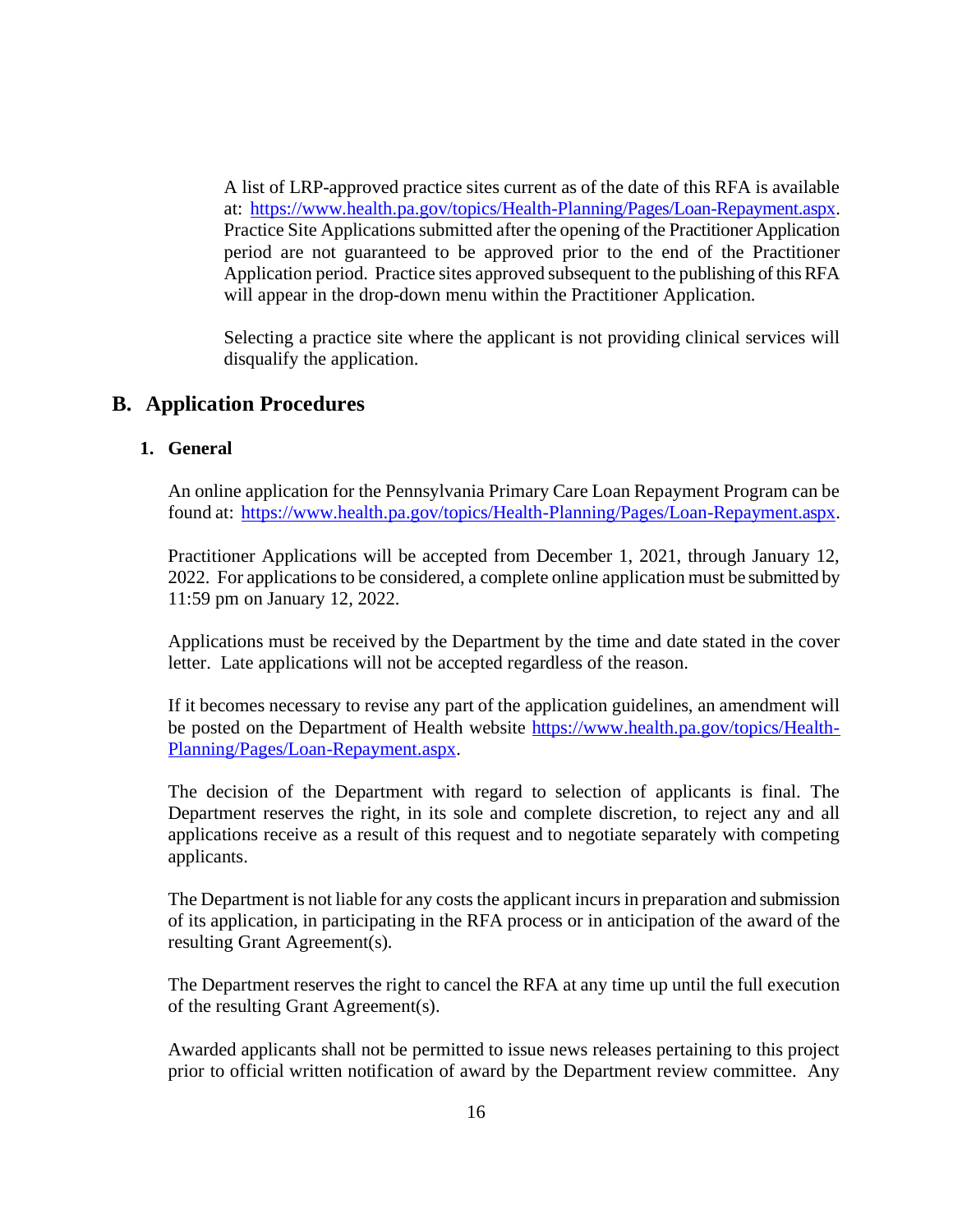subsequent publication or media release issued by the Grantee throughout the life of the Grant using funding from this Grant Agreement must acknowledge the Department as the granting agency and be approved in writing by the Department.

# **2. Evaluation of Applications**

All applications meeting stated requirements in this RFA and received by the designated date and time will be reviewed by the Department.

A limited number of Agreements will be awarded. The LRP is expected to be highly competitive. The Department anticipates more applicants for loan repayment awards than there are funds available. The LRP anticipates \$1.5 million in funding to award an estimated 60 eligible applicants with loan repayment.

In order to determine which applicants receive funding, consideration will first be given to community need as determined by such factors as:

- The type of practice site, (refer to Paragraph A.3.b);
- HPSA designation;
- Service to low-income populations: and
- The number of unfilled provider positions at that practice site.

Priority will then be given to applicants who:

- Are legal residents of Pennsylvania at the time of application;
- � Are graduates of Pennsylvania institutes of education for high school, undergraduate, post graduate and residency programs;
- � Have attained their health professional license within the past 10 years;
- � Have experience at their current practice site; and
- � Have a connection to the community where they are practicing.

The LRP will award funding based on the criteria identified above to the extent that funding is available. Awards will be made as follows, except that the Department may reallocate funds among the categories if sufficient qualified applications in each category are not received:

| Primary care medical practitioners         | 50% of available funding              |
|--------------------------------------------|---------------------------------------|
| Dental practitioners                       | $\frac{1}{25\%}$ of available funding |
| Behavioral and mental health practitioners | 25% of available funding              |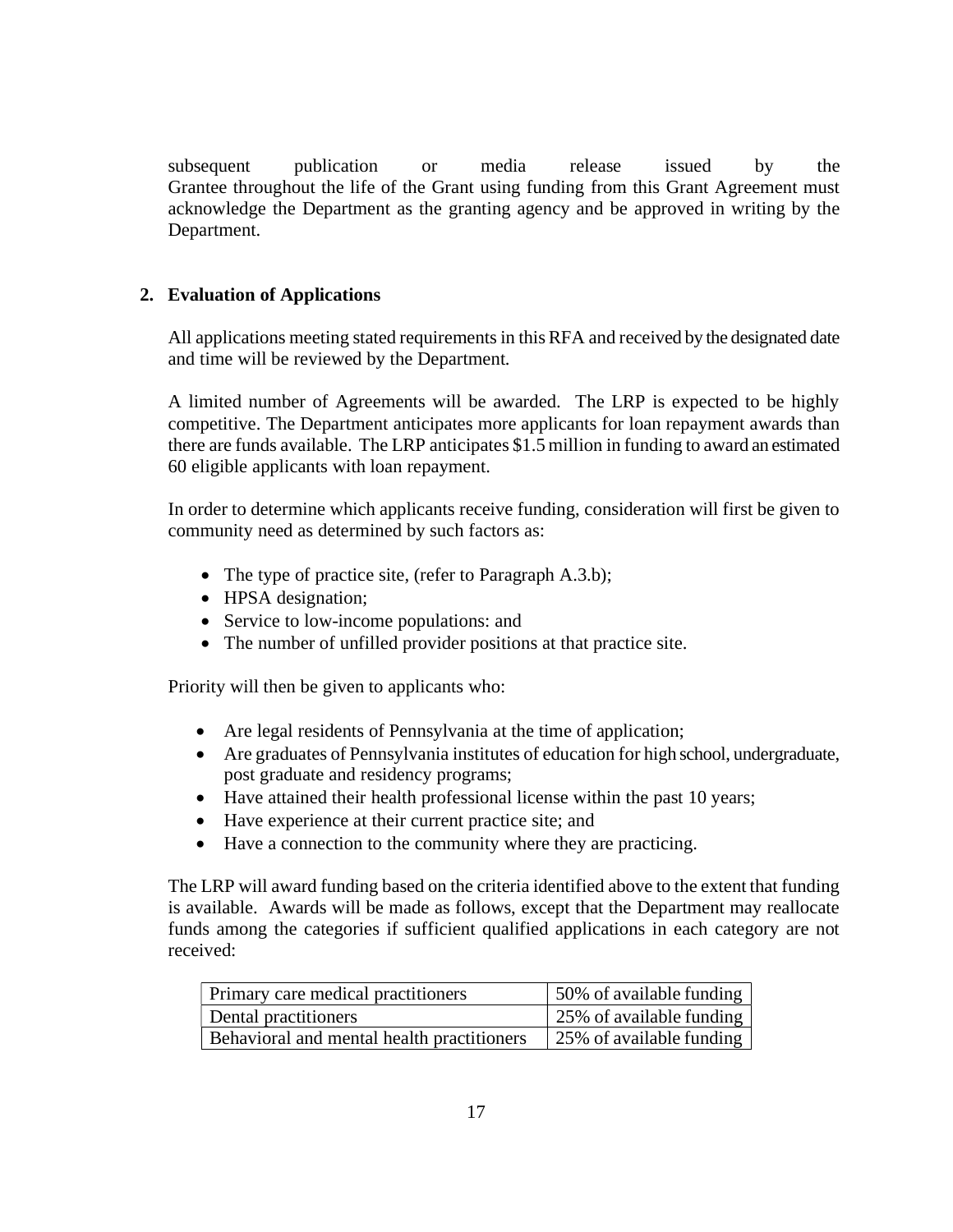#### **3. Awards**

All applicants will receive official written notification of the status of their application from the Department.

When an applicant is approved for an award, an LRP Grant Agreement will be prepared for signature by the practitioner and the Commonwealth. All Agreements will be administered through the Department.

## **4. Verification of Service**

Monitoring of the service by practitioners shall be conducted on an ongoing basis by the Department. Service Verification Forms will be sent out by the LRP in accordance with the practitioner's payment schedule and must be returned to the Department, countersigned by the practice site director, certifying continuous service by the practitioner. Scheduled Grant payments for loan repayment will not be released until completed Service Verification Forms are received by the Department.

The practitioner is required to maintain practice records in such form and containing such information that the Department may readily determine if the individual has complied with or is complying with the terms and conditions of the Agreement. The Department reserves the right to conduct regular surveys to assure that all practitioners (and their practice sites) are maintaining practices which accept Medicaid, Medicare and Children's Health Insurance Program (CHIP) assignment, fully implement a discounted/sliding fee schedule with discounts for patients whose income is at or less than 200% of the Federal Poverty Level, and do not discriminate based upon ability to pay.

# **C. Application Instructions**

Instructions for the on-line practitioner application for the Pennsylvania Primary Care Loan Repayment Program can be found in a separate document at: https://www.health.pa.gov/topics/Health-Planning/Pages/Loan-Repayment.aspx.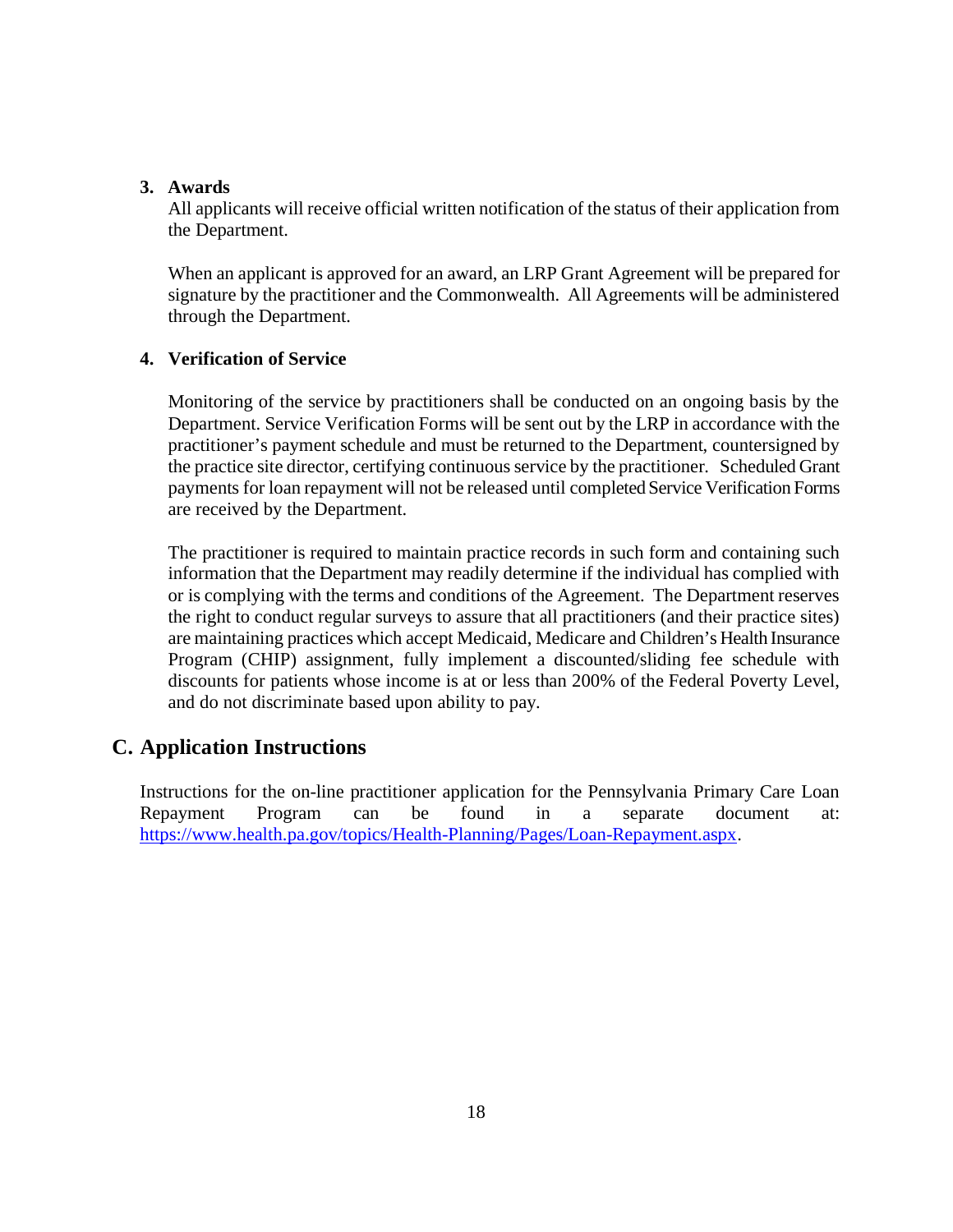#### **PAYMENT PROVISIONS**

The Department agrees to pay the Contractor for services rendered pursuant to this Contract as follows:

- A. Subject to the availability of state and Federal funds and the other terms and conditions of this Contract, the Department will provide funding to the Contractor to repay outstanding qualifying educational loans in accordance with Appendix A (including attachments) and any subsequent amendments thereto in exchange for providing the services described in this Contract.
- B. The Department will make annual payments no later than June  $30<sup>th</sup>$  of each state fiscal year of this Agreement.
- C. The Department will monitor compliance with the Contractor's service commitment by forwarding Service Verification Forms (SVFs) to the Contractor throughout the term of the Contract. The Contractor shall complete and return SVFs, countersigned by the practice site director, within 10 calendar days of the mailing date. Scheduled payments will not be released until completed SVFs are received by the Department. Failure to return SVFs may result in the delay or forfeiture of payment.
- D. The Contractor shall provide the Department, within 60 calendar days of the receipt of funds, official documentation from the lending institution(s) that the entire amount of funds received were applied to the qualifying education loans as described in this Contract. Funds received in excess of the outstanding balance(s) on qualifying loan(s) must be returned to the Department.
- E. The Contractor agrees that noncompliance with the terms and conditions of the Contract shall be grounds for the recapture of funds provided to the Contractor under this Contract. The Contractor shall refund the Department the full amount of funding received under this Contract within three months from the date the Department sends notice of noncompliance. If the Contractor fails to fully refund the Department, in addition to any rights or remedies it may have at law or equity, the Department reserves the right to offset the amount due against any existing or future sums of money owed to Contractor by any Commonwealth agency or department.
- F. The Commonwealth will make payments through the Automated Clearing House (ACH). Within 10 days of award of the Contract or Purchase Order, the Contractor must submit or must have already submitted its ACH information within its user profile in the Commonwealth's procurement system (SRM). Within 10 days of the Grant award, the Grantee must submit or must have already established its ACH information in the Commonwealth's Master Database. The Grantee will also be able to enroll to receive remittance information via electronic addenda and email (e-Remittance). ACH and e-Remittance information information is at https://www.budget.pa.gov/Services/ForVendors/Pages/Direct-Deposit-and-e-Remittance.aspx.
	- 1. The Contractor must submit a unique invoice number with each invoice submitted. The unique invoice number will be listed on the Commonwealth of Pennsylvania's ACH remittance advice to enable the Contractor to properly apply the state agency's payment to the invoice submitted (for Contracts or Purchase Orders) or to the invoice or program (for Grant Agreements).
	- 2. It is the responsibility of the Contractor to ensure that the ACH information contained in SRM (for Contracts or Purchase Orders) or in the Commonwealth's Master Database (for Grant Agreements) is accurate and complete. Failure to maintain accurate and complete information may result in delays in payments.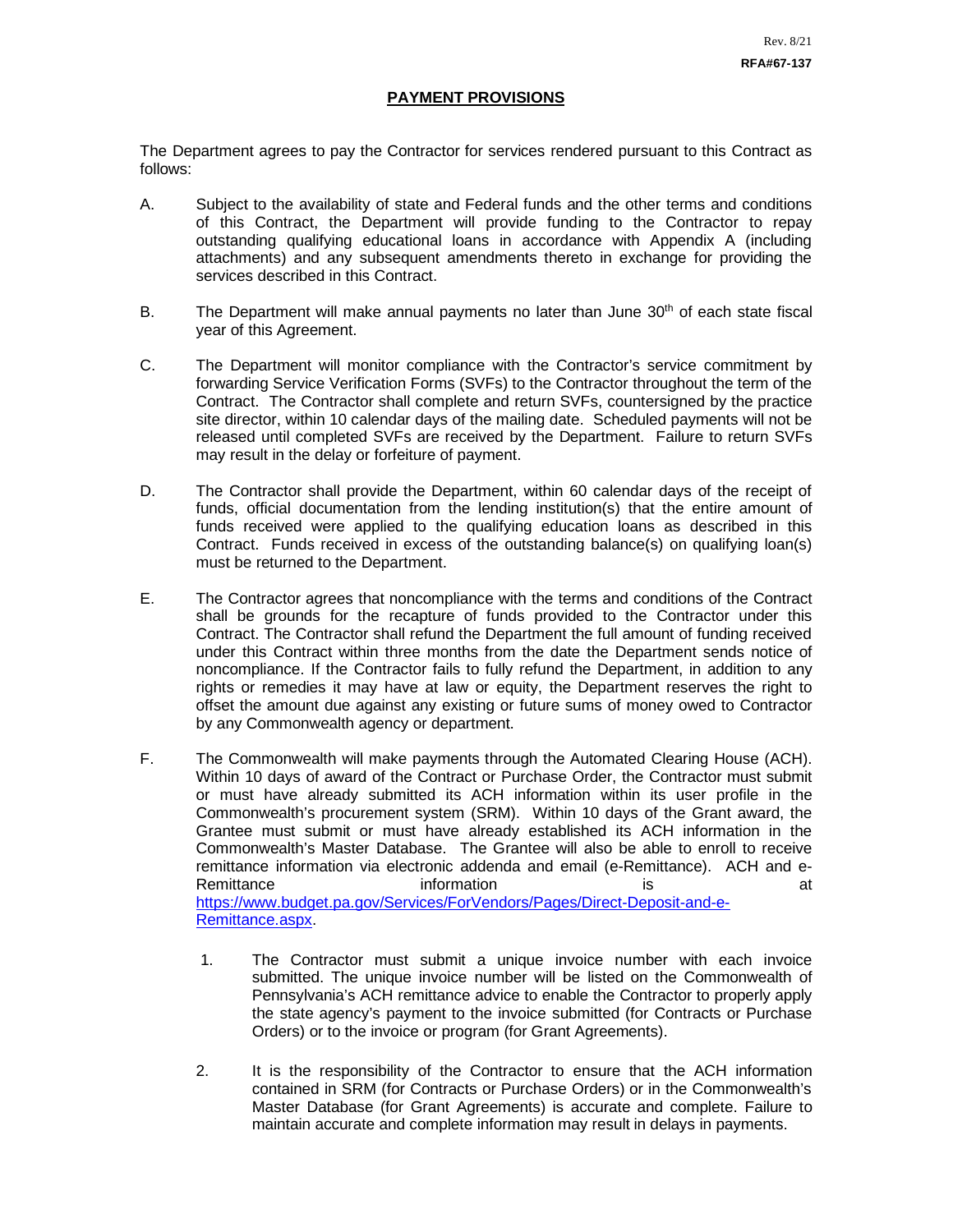3. In the event this language conflicts with language contained elsewhere in this Agreement, the language contained herein shall control.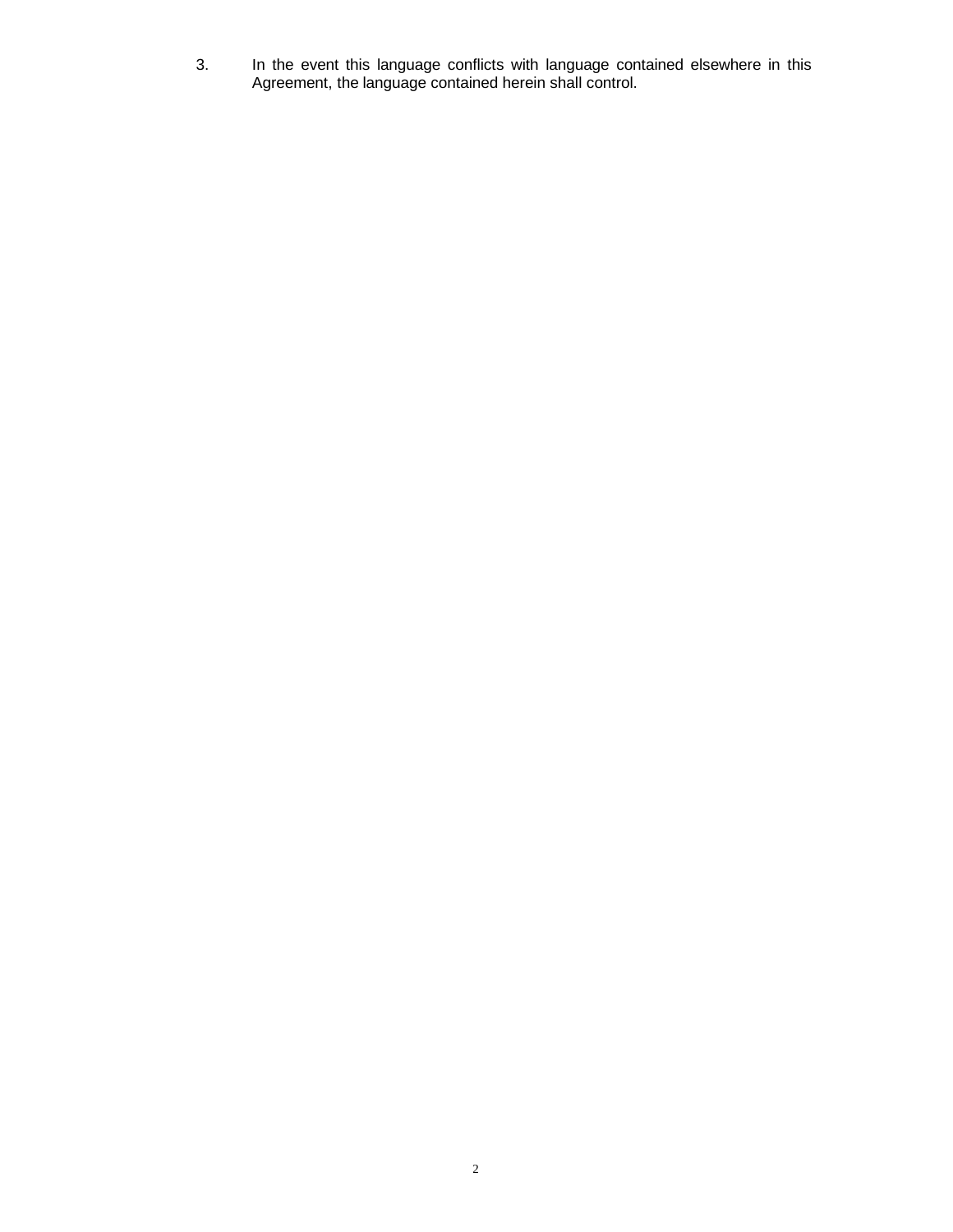#### **I. SUSPENSION, WAIVER, OR CANCELLATION**

The LRP expects that a practitioner will fulfill his or her obligation at the LRP-approved practice site identified in the Agreement. If a practitioner feels that he or she can no longer continue working at the LRP-approved practice site, the practitioner should discuss the situation with the LRP Administrator as soon as concerns arise. If the practitioner leaves his or her LRP-approved practice site without prior written approval of the Department, he or she may be placed in default.

Practitioners asked by their employer to work at a practice site that is not listed in the Agreement shall immediately notify the LRP Administrator. Site Applications for additional community-based primary care medical, dental or behavioral health centers must be completed and approved by the Department **prior to** any changes in, or additions to, employment locations.

Practitioners who become unemployed or are informed of a termination date must contact the LRP Administrator immediately. The Department can provide assistance to help unemployed practitioners identify a position at an alternate LRP-approved practice site, so long as the unemployment is not the result of termination for cause.

Practitioners who voluntarily resign from their LRP-approved practice sites without prior approval from the Department or are terminated by their employer for cause will be placed in default and become liable for damages as described in the Breach of Contract/Default section below.

While the LRP will work with practitioners to assist them in avoiding default and fulfilling the service commitment, failure to fulfill the service commitment, regardless of the reason, is a breach of the LRP obligation.

A. Suspension

A suspension of the LRP service commitment may be granted if compliance with the commitment by the practitioner is temporarily impossible or would involve a temporary extreme hardship such that enforcement of the commitment would be unconscionable. Periods of approved suspension of service will extend the practitioner's LRP service commitment end date. Reasons for suspension are:

- 1. Leave of Absence for Medical or Personal Reasons
- 2. Maternity/Paternity/Adoption Leave that exceeds 12 weeks
- 3. Call to Active Duty in the Armed Forces
- B. Waiver

A waiver permanently relieves the practitioner of all or part of the LRP service commitment. A waiver may be granted only if the practitioner demonstrates that compliance with the LRP service commitment is permanently impossible or would involve an extreme hardship such that enforcement of the LRP service commitment would be unconscionable. A waiver request must be submitted in writing and include the reasons the waiver is being sought. The practitioner may be required to submit additional documentation necessary to complete the waiver request. Waivers are not routinely granted and require a showing of compelling circumstances.